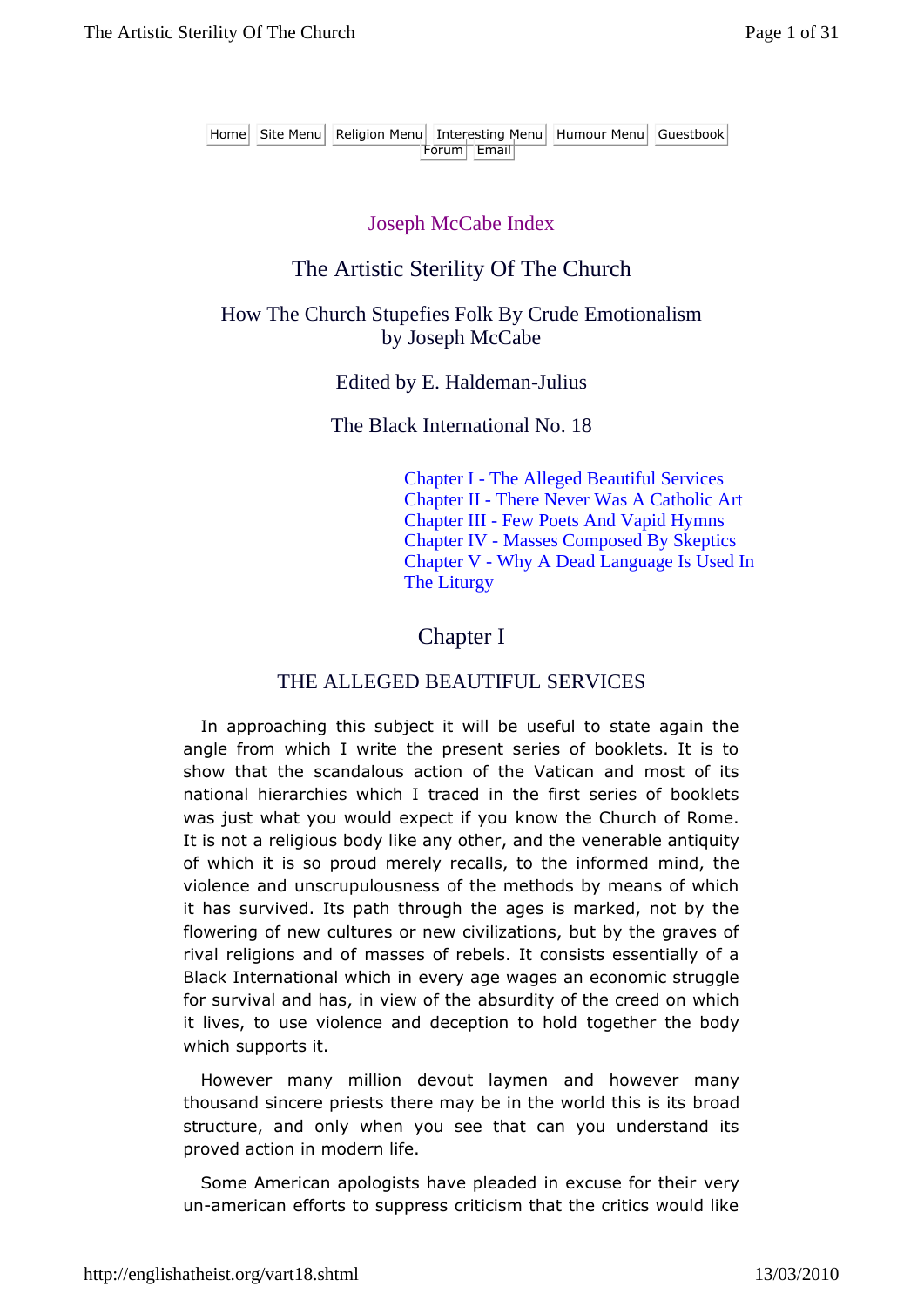todrive a wedge between the Catholic laity and their priests. man who cosulucceed in doing this would render an outstanding service to the country.thMale tshaey international army to which their priests belong is Fascist FaT shoes in the moves, it appear's, taken from a bastard Italian word (fraesacriss) aw build for a group, but it goes back ultimately to ahue hemibyem of the axe and the rods, in the ancient Roman army.

That emblem soischaracteristic of the Roman Church that, we saw, even while. it proted bezot nntongues glish, French, German, etcthat it is now toleranutmanme it still claimed in Latin its possession of the axe and atome who es. the an Fascist banner seemed destined to float over three contine threw off the mask of meekness and openly joined the aggress

Thisinvolved a larger use than ever of its second weapon, suppression of trumhemachadcity, in the lands that were not yet conquered, and I have endeaxpose to is and enable the reader to understand the Church. In athrope with its at stead of being the impressive institution iAmeepiesenat strangic -comic spectacle.

If you grant it 2500000,000 bjects it claims today, one third of these are men and women who becture see aitsimand go to church only under the shadow of its bloody emblem of axe and the rods, and more than a third of the remainder either childreinliderates. The only point of serious interest i how it keeps in its Afmoledricna and Britain so many out of the teeming millions who have comeeducanted skands, and I have, I think, explained this. There remaime, emergence where r, two of explanation that are so frequently claimed that we m examinehem. The first is the fairly common opinion that the Church of Rome appthed shit and, the emotions, far more than any other Church does, and thious, hit distracts the mind from the intellectual absurdity pulsimemalss of its doctrines.

The second is the fam-ilthepoarry outry, one might justly call it that it "does good," and on a osconalte to ham press even the skeptic.

Postponing the question whether the as rendered a service to art itself we may consider firsappheealsensuous which it makes, and against Protestant writers confesses th makesto the general body of the faithful. That this is one eler of it, succesiadiuncing millions to continue in the profession of beliefs which aire coarsgruous in our modern world as an iron clad knight would be, we fussity at a strime that it is true, do not show that the sensuous services give Chhuer Chatholic advantage over the leading Protestant Churches except i preponderance of femalegooch stook er males, but in fact a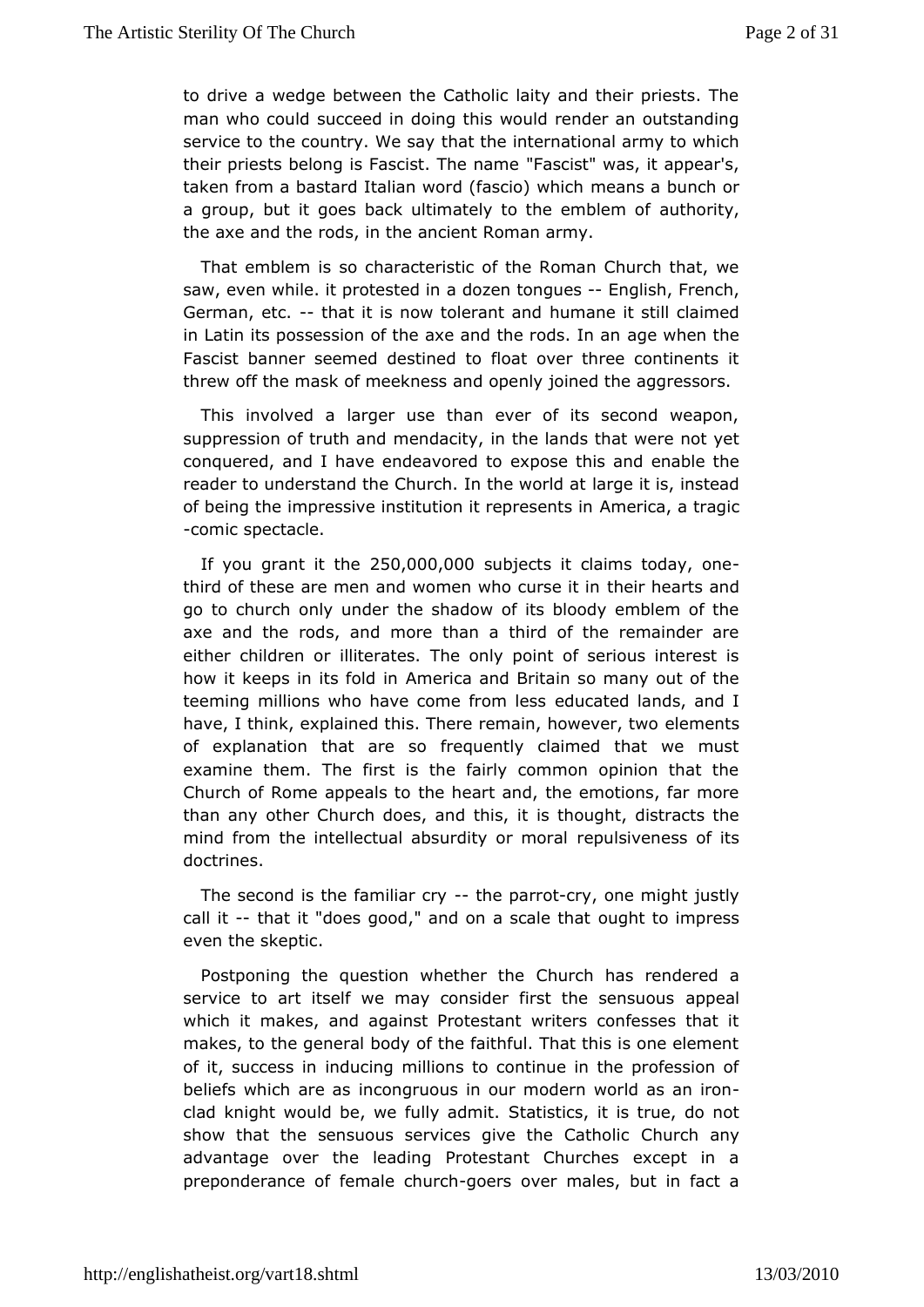high proportifo $\Omega$  atholics would tell you that the character of the services atthements.

It is, part of my work to warn folk against generalizing from ora few cases, but it may be of interest to give one. I have neighbor, ealwerly woman, a bombee of shattered nerves, who was brought up a strict Retchmobing. Intelligence and education poor. She is ready at all timess to joainfull erapostate) in cursing the Pope and the priests, and the manumation cheerfully most Sunday mornings by refusing to go to mass. she often does go, and she explains that it is because she the servic esshould add that she has a dull and lonely life.

What is importantisherret the type but the psychological factor. We must not exaggerate thir about the Catholic body discharge only the minimum of obligatidowa"nd attend a mass (without music) on Sundays. They take no part whatever and doot understand a word of the priest's Latin gabbling; and instead of havingseanswous or artistic enjoyment they just kneel uncomfortably and impratilenttlis over. The church itself which they attend is "artist**ic**" dasytetoliske the "best room" in the apartment of swingark head lover lass folk with more money than education. A few of antesened may also the evening service. It is nearly all in Latin and they take no it, but the sanctuary is gay with surplices and silk, the altar the service and choral, and the sermon usually short. If t alternative is an witheint ghat of the old lady I have quoted, to be left alone in a drab roomyably eprefers to be "a Catholic." Remember that it is-chweeapcents on icakel.

These folk are not interested in doctrines. The "real presen Jesus on the altar, which seems almost grotesque when you do dissect tohoegma as a theologian does, is vague in their mind The church is "the ho Guosone", "o fand they do not make the theologian's subtle distinction between ans God band ween the human and divine persons in the "hyostatic union" of theological Jesus.

This onthird of the Catholic body is, numerically, source of leakage. To them the religion is, as I said, a practi sentiment, not a belief. Where there is no particular emot response to rtheetoric of the pulpit and the weekly paper about the Holy Faith and HolyanFdattheer devouring thirst of the world and the devil to destroy the ansithly egira wen off. The men and youths and many of the young womenassecede as soon they get a live faith and ideal like Socialism. Others just drif if thegeneral atmosphere-Cathohic. In a Catholic country these folk are hethole bayaiety of the show. - Tshheo pwina med the church are the two briighthepothseavy lives.

The ni-meinded skeptics who resent this the unplinned of shop and the church, who (with no knowledge of Catholic life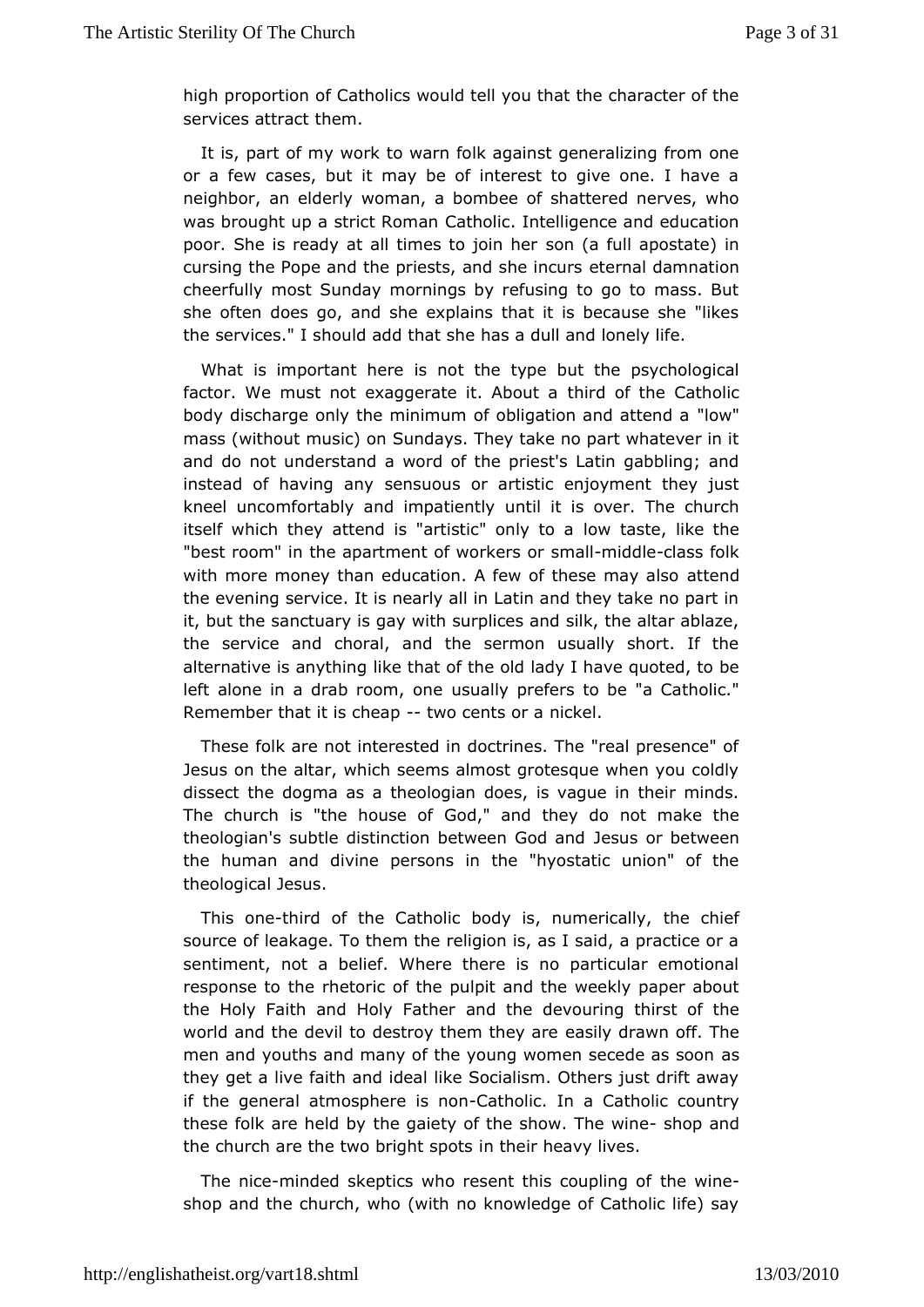that"religion" is the real uplift in these people's hearts and wicked to toyremove it, may be recommended to read some such book as Prof. J.L. MC that m's and State in Latin America 934. He has the very correct propresional you try so hard to stand up that you fall backward occasiona especially as his university (North Carolina) publishes the b is mostby oncerned with history but incidentally it tell's Sor painful truths abouth the those Catholic countries, to which the Catholic likes to meefet in indevisiting that you know no more than he does about them. The clergty abree, and maitted body, sensual, lazy, and grossly ignorant. The bishops fanatically conservative and more attentive to their poli interferent es the moral and spiritual welfare of the mass the people. The Inthians ast majority of the population of Latin America, are at the lowestigh even cent and superstition, ready at any time to serve the political purpos the hierarchy, though often barely Christian in religion permitted by ptrhiests the wildest license.

The Church festivals are orgie Professact, Mecham approve ugly quotes from another authority, "Bacchus is the absolute and essential - Goodal Seare as usual, inadequately and therefourmetruthfully discussed in the book, but I have elsewhere shown that the attentured is such that priests and monks indulge in the most open andashigoem.ucAusmore candid, and worse picture will be found in Bwagaa, and Grubb's based on intimate knowledge, The Republic of Brazil; and  $\dagger$ concretechlynformed picture of the state of the people and th brutal exploitaction hem by unscrupulous priests see Alan Hillgarth's novel The Black AM dumean ember that these books were written and published before ctleerioxactory of Fascism in Latin America. In most republics the situation is today.

To thes 6e0,000,000 so Catholic \so a knedr peasants of LatinAmerica add those of Cuba and the Philippines, the ru parts and s-thoaw Inpopulations of Italy, Spain, Portugal, and the Portuguese. French, and colonies. I gave an authentic picture of life in such regions in BsoenkielsV. The hes ntire body of Catholics coming into this category macree considerably than half the whole number of the Pope's subjects; and you not beisposed to put the majority of the Catholics of Eire, Po Hungary, MexQcome, bec, Slovakia, etc., on a much higher level.

Then remember thatthbal the maining Catholics, of the world are children, and that halfCtahtehoaldousltof the United States come from some such environment and extent great reproduce their old atmosphere in American cities. The conce of them-as so many tens of millions of simple folk elevated an hour above daelly level by beautiful services in which they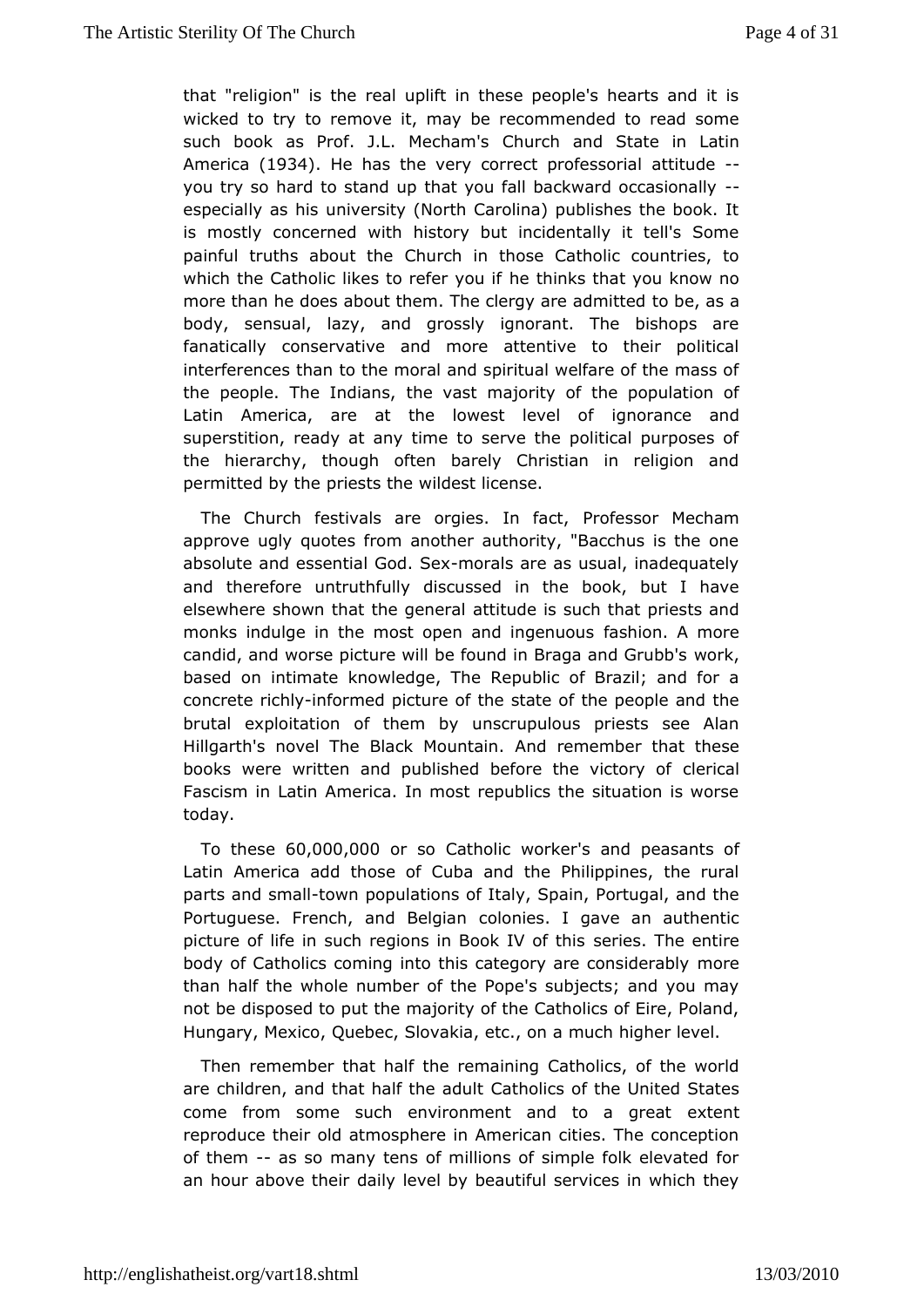absorb themselves every a Soun Holonal Day is as ingenuous as the Sunday School idea of a Geomaton.

As I said, the Catholicism of this larger haolff tchfethe subjects Black International no more requires study than does that children. is tan ingrained attitude or set of practices, protect from interferencetheomebel who appears here and there by the power that the priest's pohymere: wahich in all Catholic countries Fascism has made absoluteth bor annimedest eante drugged on Sundays and Saints' Days, but it is nhardly necess their case. It is at the higher levels that the intellectu depressing frect of the Catholic services becomes important, a the more artisticant the more effective the opiate.

Two illustrations of the trathop tethois cur. I have not the Catholic Who's Who for America butisthreussitut anteiosname as in Britain, and I have already pointed out that, confi ourselves as far as possible to the same cultural level convert the Churchom the world of art are three or four times as numerous as from the swoorhdific would be quite natural to suggest that artists feel the charm to the three ryices more than scientists, but it is a poor compliameyntatto spacyf to distinction to suggest that he will enter a Ckhueresh and on his make a solemn declaration of literal belief in all its doct repeated he by one, just because its churches and services and artistic.

He isfree at any time to attend the services and, if he feel inclined, see a pyentoplism in them, but if he calls himself a Catholic he in the samedebries aththat he takes a symbolic view of the services and doctrinecsom Tohreheiss ave and deadly heresy in theology; though, of coursteh, a we are aware priest will, to secure or retain the name of a distinguished ar the Church, not press him about his beliefs any more than h be tomquisitive about a wealthy man's amorous adventures.

The truth insqwever, that it is not the higher artistic sensitiveness but the complawathivellectual vitality or equipment of the artist that explain will why the misake a profession of the creed I described in  $\mathbb P$ robaardierinbook. most cases these contivents flatter themselves that they have one sound reason which may be classed as intellectual. The convinced Rhoman Church has been, and is, a great inspirer o high art, and this aptreedasposes them to endorse a creed that, in marked contrast to scineande, thheays say, so beneficent an influence. Catholic literawnyit tagnist this have and I have heard them say that art and the love of beauty a danger of perishing in our drab, cold, materialistic age and must rally the Church as the best guarantee of survival. G.K. Chesterton, who whean hies good nature was dissolved in the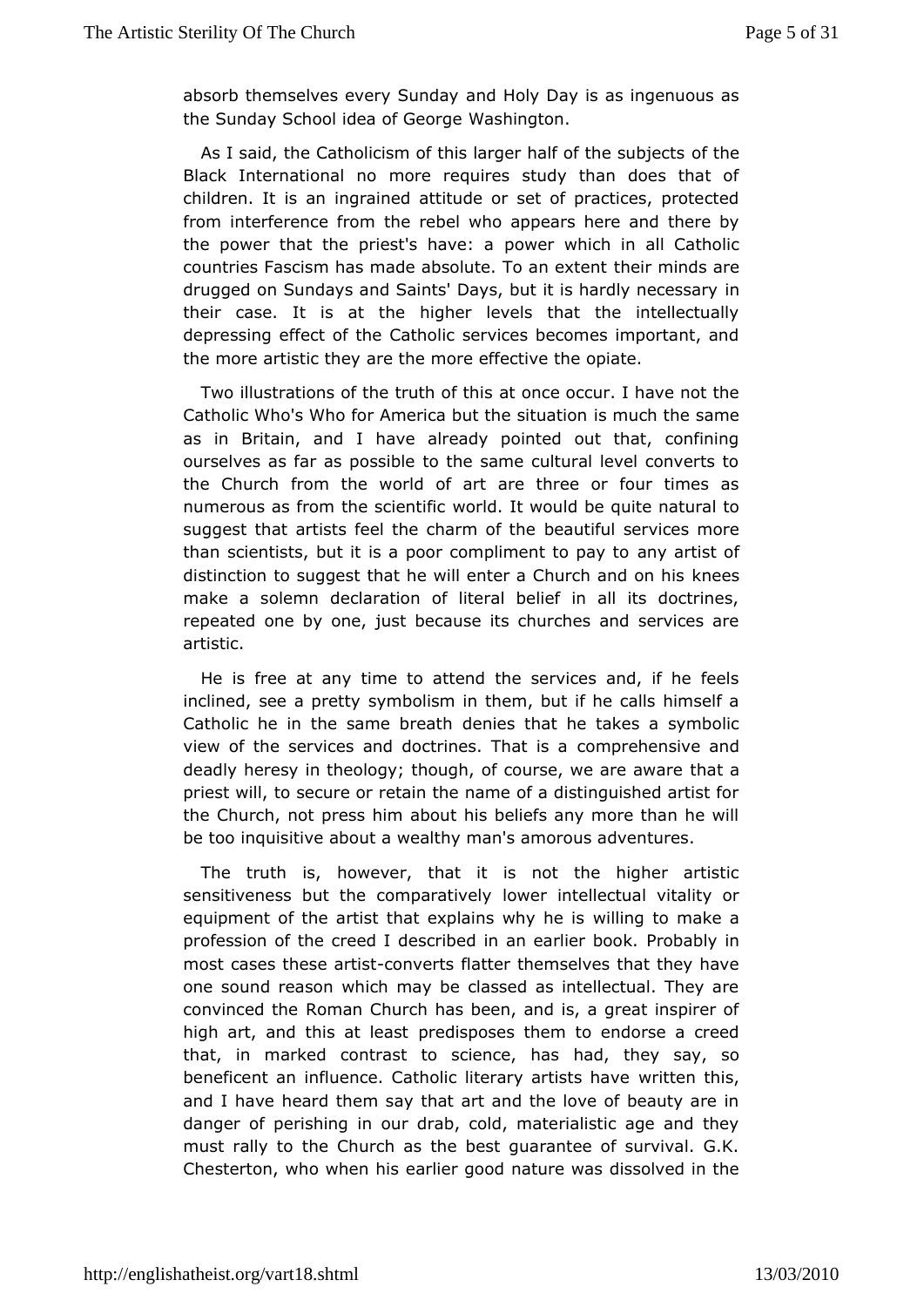acid of the Holy Faith wrorteicos as "mad dogs," was strong on this point.

It is, as I will partes wently, a sheer fallacy. But the artist who enters the Church in such famiram boses any inclination to criticize. He has taken an opiate.

Thesecond illustration is the preponderance of women over r in the richer made artistic Catholic churches. Here I rely neither on impressions nocommothe belief that women are more religious than men. In the Perssteatainsttichurches there is no material disproportion of thense whech a hed it is in the poorer Catholic districts. A Strict components of church spread over six momthhse city of LonEndon and n 1903 proved this. then whole  $q(t, y250,0000 e$  ople  $372,264$  men and607,257 women attended chaurth the disparity of the sexes was far and away the greatest cimutbe exact this rich West End of Llomdwo Anglican churches the 60e were and 249 men and 86 and 1,034 womenin three Romanist churches there  $2\nu$ 6 $\vec{e}$ ,  $\vec{e}$  76 and 237 men and, 10,5807 and 701 womenIn Methodist and Baputrisshes in a poor quarter there  $w e 3 e 336$  men  $t \triangleleft$ , 127 $w o m e n$ .

It isclear what conclusion we must draw from such figure Educated men are fais beossed to let their intellectual life be stupefied by emotional safiefaction. again, is a practice or an emotion rather than a belief.

TheChurch professes that it appeals to the emotions only a preliminary appeal tiontellect. That is clearly false. It appeal' to the senses because ind the vattractiveness in the services less demand need be made uprotrelltgence of the worshipper. To contrast the Protest aCrhtrivse rasiony or ith the Roman as cold and unemotional is absurd. The Protes service makes a very powerful appeal to the emotions of believer. The pranyee rhseavily emotional and are not muttered in a tongue that any of tumedelesitand. The congregation silently takes part in them, and thseire end thaores then released in the comsninging of the hymns, of whisch there very little In the usual Catholic service. It would not be inac to say hat the Protestant service appeals to the emotions thro the ideasdonctrines which are embodied in the prayers, hymns and sermons, while Catheolic service aims at a direct gratification of the senses by flor modem susiccandles, coloured silks and white robes, ornate asttainsedincense, glass, and a general artistic scheme according to the cul qualityof the congregation of each particular church.

In this sense it stupe filmetselligence or dulls its alertness and critical tendency by ensquiagiftbastion of the senses or, in wealthier churches, of the aesthet fircisens denouse theirs once gave me the broad explanation of the Bathoodicains on of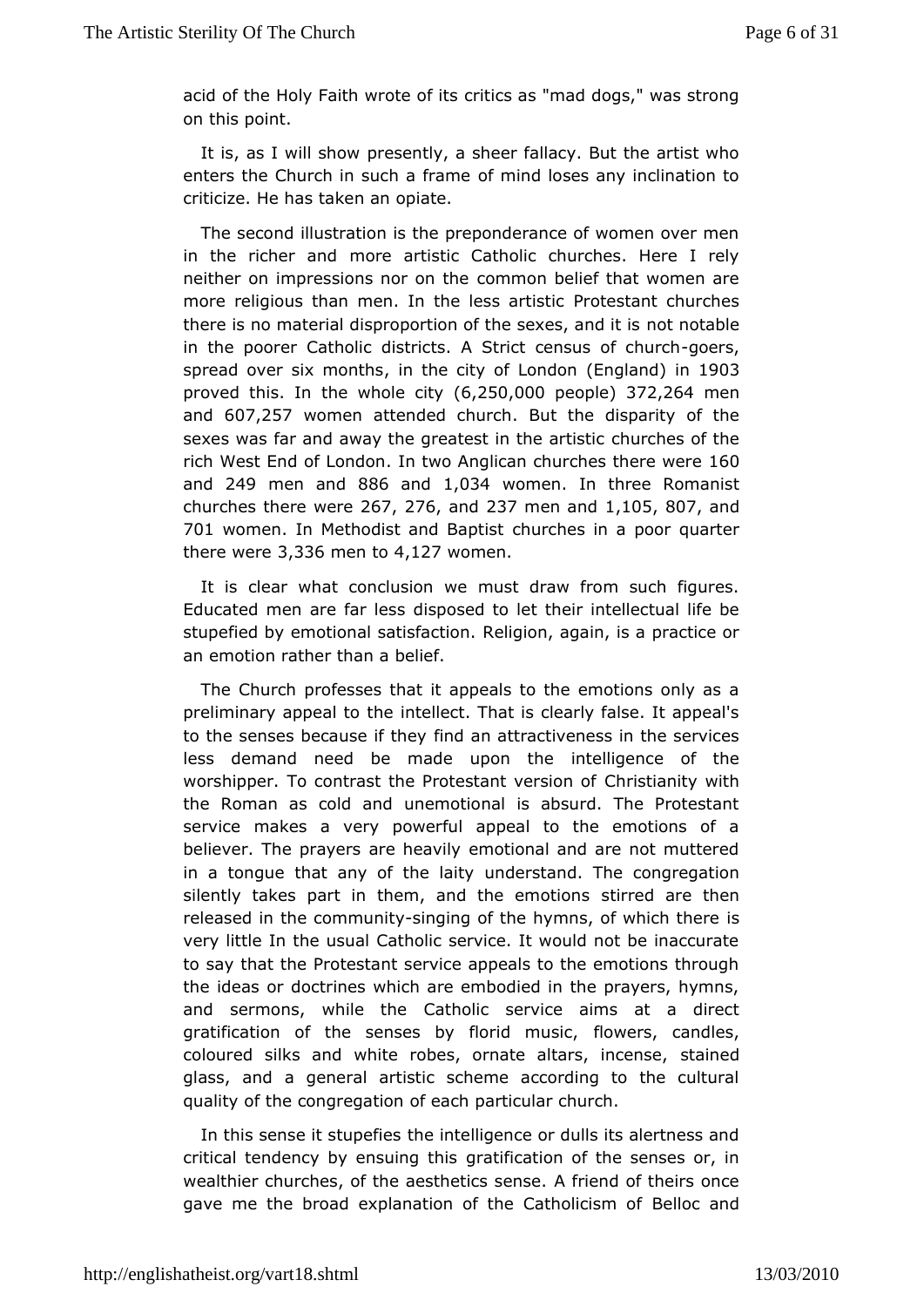Chesterton that they regard a Catholic church as a center of warmth, and colour in an materialistic world. One might carr analysifsurther. One does not today suffer economically an socially by joinince the the Church as one does by quitting it. as Chesterton found. Sooncanter shigh my mail brought me, doubtless because some careless persaoknem and simply list of names and addresses from Who's Who, an appeal by a ofimportant Catholics for a subscription to a large fund to pr Chestertwith a basic income for the rest of his life. But we have in an earlier  $\phi$  on postidered the Church as a mutual aid society.

The field here is sothlear geer, jety of types so foromat Seymour Hicks or Charles Laughrtish to the Moscurers or the Italian s-twee redors of New York, Pramin Skt's Cathedral to the dauby, garnishes of a poor <del>P</del>othiasth its health cult to cover the facts usefully with a formula. The title I have this chapter is the one usually selected by critics of the Chur

It is alid if by "stupefying" we mean that the emphasis of  $f_i$ is deliberateay afferred from the intellectual confrontation of doctrines to the enjoysmeen ratuous experiences as a discharge of religious duty. A writer inwthim aweas and on the whole sympathetic, to Italian life, Axel Mentabe, mbas saitche  $u$ neducated or poorly educated Catholics rarely thought al Jesus or anything but the cult of Mary and the saints. For majoritgverywhere the doctrinal ideas retire behind a vivid coloured screenem obflems, symbols, statues, pictures, and material rites and ceremonoiress of tthse reasons why those doctrinal ideas, which seem so crude awdeautroaugeous consider them apart from the churches services, linger in a towhich they are as alien agsalthom the ant or the crinoline.

# Chapter II

## THERE NEVER WAS A CATHOLIC ART

That, Gatholic reader would say, is such nonsense that it impudent to ask peorpelæd tot. Better informed folk will say, with a smile, that it is an unexpnet sostiloend of m-y Paptal complex or at the best a paradox. Noltt as bat polaint. statement of fact, and my habitual readers will know that I very closely studied the history of art, especially during the Ages, and iscussed it in earlier works. Let me first make distinction which is not ary yet is quite commonly overlooked, and not infrequently by warritters on

When you pass along the streets of a city you notice that generals peaking, banks and insurance corporations have mo artistic buildings than the ls there some artistic inspiration in the monbeuy siness, somethiny op uthwanduld call financial art? You know the answer.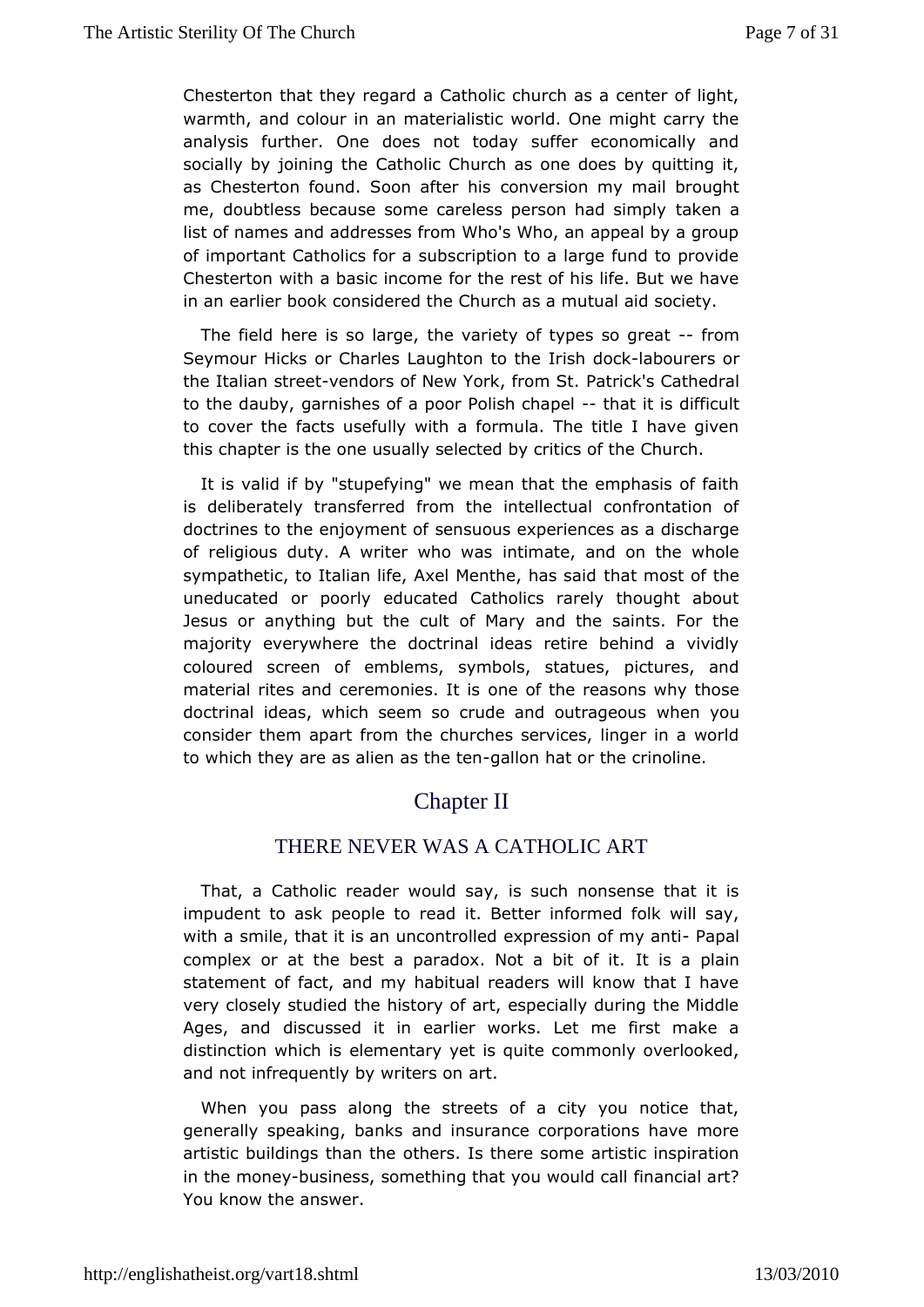They just emplow paret than other concerns because it pays them to do this. Never minndofroenth what their conception of art is. It may be block glass and cohrroam Guomhisctesekly scraper. The point is that the diverse actoishtection of in a buildings expresses the resources of the business and particular utility it finds in the employment of art. Well, the employ of artists is and always's was the Catholic Church, and other business in wothed derives so much profit from the employment of art as it does. In spores and than a funer af urnisher does. If there is anythologion in mesits hat may in any sense be said to inspire art itbass tiaured in those dogmas in which the original Christian ideas are mixed with orRoman mythology or medieval barbarism.

The history of Catholic as rit eise known to every educated man, confirms this, and the more solucdsyelly yhou clearer the truth becomes. There was no art in the heat instruiste during three centuries. Naturally, says the apologist. The faithful fugitives from the police, holding services that were neces simple in the acombs. . . . Rubbish. There were only a few years out of the 0 (from Neto Constantine) when they had to dip underground. They hated and feawas what Ithe devil employed to make paganism attractive to keep the Greeks Romans out of the . $CW$  bach happened in the  $\epsilon$  entury when the RomCahnurch got freedom and wealth, was not that it began to inspire an artibubteghant to rob the pagans of their art, The official Book of the mpoped, in Rome from the early Middle Ages onward, has peexstearoreddinaanry list of the artistic furniture (silver, altars, the attames Emerope nor Constantine lifted from the pagan temples of Rtome and donat the new Christian churches. And when, decade after decade Romans stillung to the old religion, the Christian leaders, who were now f-polleydgeFdascists since they had taken over the axe and the rods, emptied the goodddse asseds, the holy water and incense, the vestments and ritualtemindens threto the Christian conventicles on the other side on aithered surpreet and the doors of the temples.

The eastern Churches wereoeteld so the arthistic tradition that they generally preferred emples and hell their artistic paraphernalia. Pagan tempolestiwere not houses in which folk sat or stood in rows with long faces chanting doggerel or listening to some professional teacher of virtue. wereartmuseums. Those gay old stories of Zeus and Aphrodite, Apollo and Athead, in four or five centuries "inspired" a wonderful art. In a century scoulptwoe, painting, and architecture had made more progress tahnachiethate who or the had made 3,000 Oyears And it was mostly stored in the temples for the people to admire  $a$  - Find the naid  $b$  political  $20$  most of these wentin psmoke. Priests and monks, with the new Fascis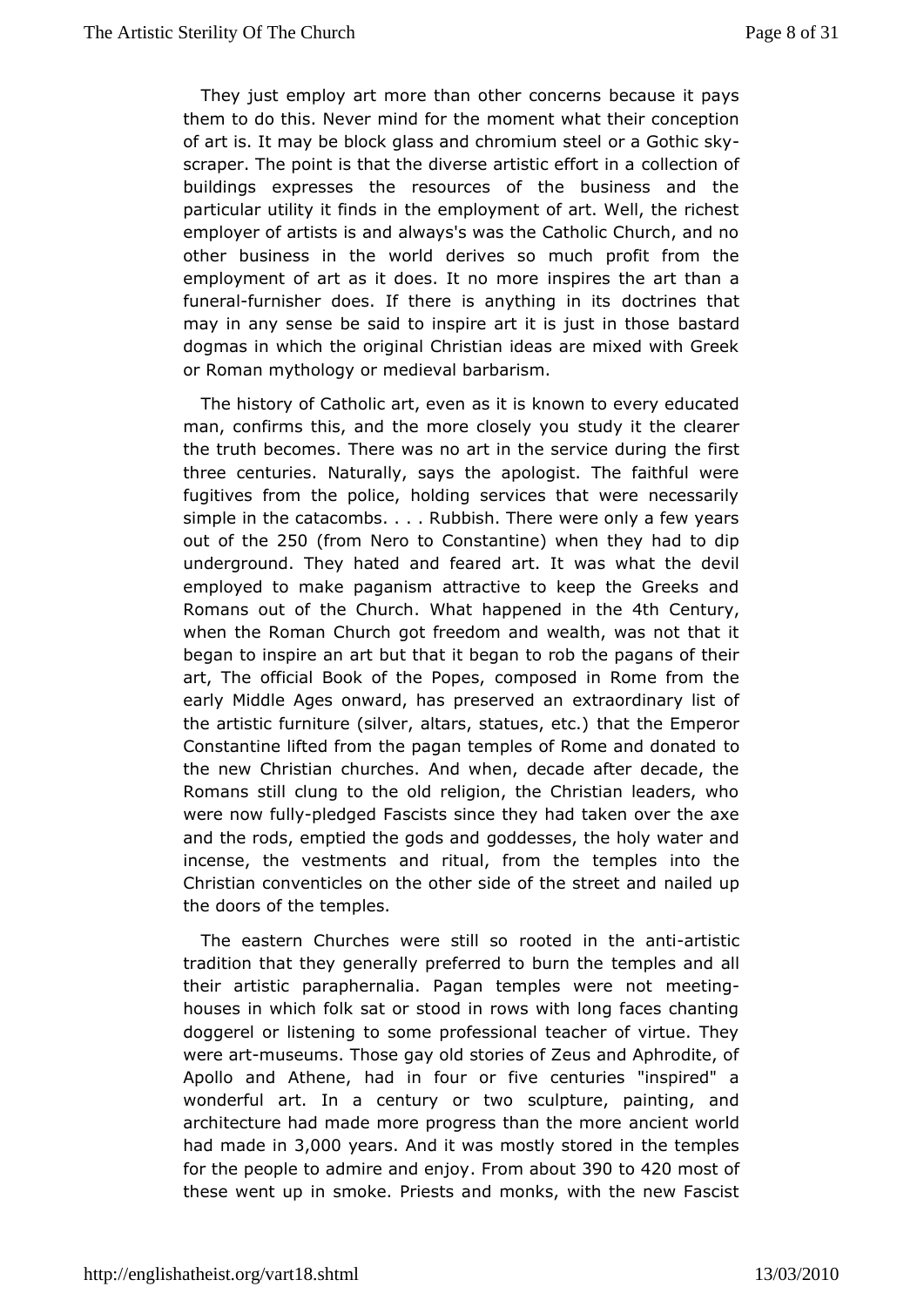powers that the bishows heeled ded from the emperors, led mob's to the attack, and all ovew outhel Ghreeneek was such a holocaust of art as Goths and Vandadsratever.

At least, the apologist might say, the Romette Church did than the Greek. It preserved and Christianized the art. To extent we ed not inquire. The point here is that it did not insp a new art butt, hoenwords of one of the leahdising grianmus, Luebke, "put on the corporoment of ancient and decaying art." If you prefer me to quote has to at a plice fart, Dr. F. Von Reber says in his History of Moed Be vaat A "the general debasement of art and the conceptions of Christia workedogether to destroy that perfection of outward appearar which is the pritatiple of all art." In any case, the zeal for ar in the corrupt RoCmhaunch of the Century and Europe passed into the artistic hell Andethe Dark

I have often illustrated the way in which the Black Internat hassucceeded in recent years in poisoning the wells of pu informationrefverences to the latest edition of the Encycloped Britannica. The boBarsitisoli Catholics that they "revised" it is only too true. Amongst othenocthemengtes at "Dark Ages," on which there had previously been no araishegrhomoutboag from one of the professors of history ratea Bsetdshd university. I suppose they had to pass over Oxford and Camb to find a mwahno could please Catholics. This man solemnly say with all the perciliousness of his school that the phrase Da Ages-being a continuous but we ought to call the Dark Age used to be applied by writers wihfoe jouydgtehoe classical standard of art and detteesperiod from the the 15th Century. He seems to be unaware that it was the Father of Ca History, Cardinal Baronius, who first used the phrase; that, i not simply esignate the scarcity of art and letters but of a civilization; and the asto no sible historian carries it as far as the 15th Centurlyt ishe saysnow"obsolete"; whereas it is fully vindicated in the greatest historticeal Ewgriks hinlanguage, the Cambridge Medieval History.

The only senswehich it could now be used, he says, is that the period, has loft us only caanty eraynd poor historical literature to inform us about it; and elfel be dote is anothis is precisely one of the symptoms of its degravdation but it is apply so opprobrious's a word to "one of the great constru periodisn human activity." This man is President of the Brit Royal HistoSiccailety!

I must refer the interested reader to other works in which  $h \in$ read about the total collapse of the eominane Give bikation and the fiorresix centuries of moral, social, legal, political,  $\epsilon$ economic, as we tulausral, debasement that followed. It is enough that art was dead, ame angst the - a Papal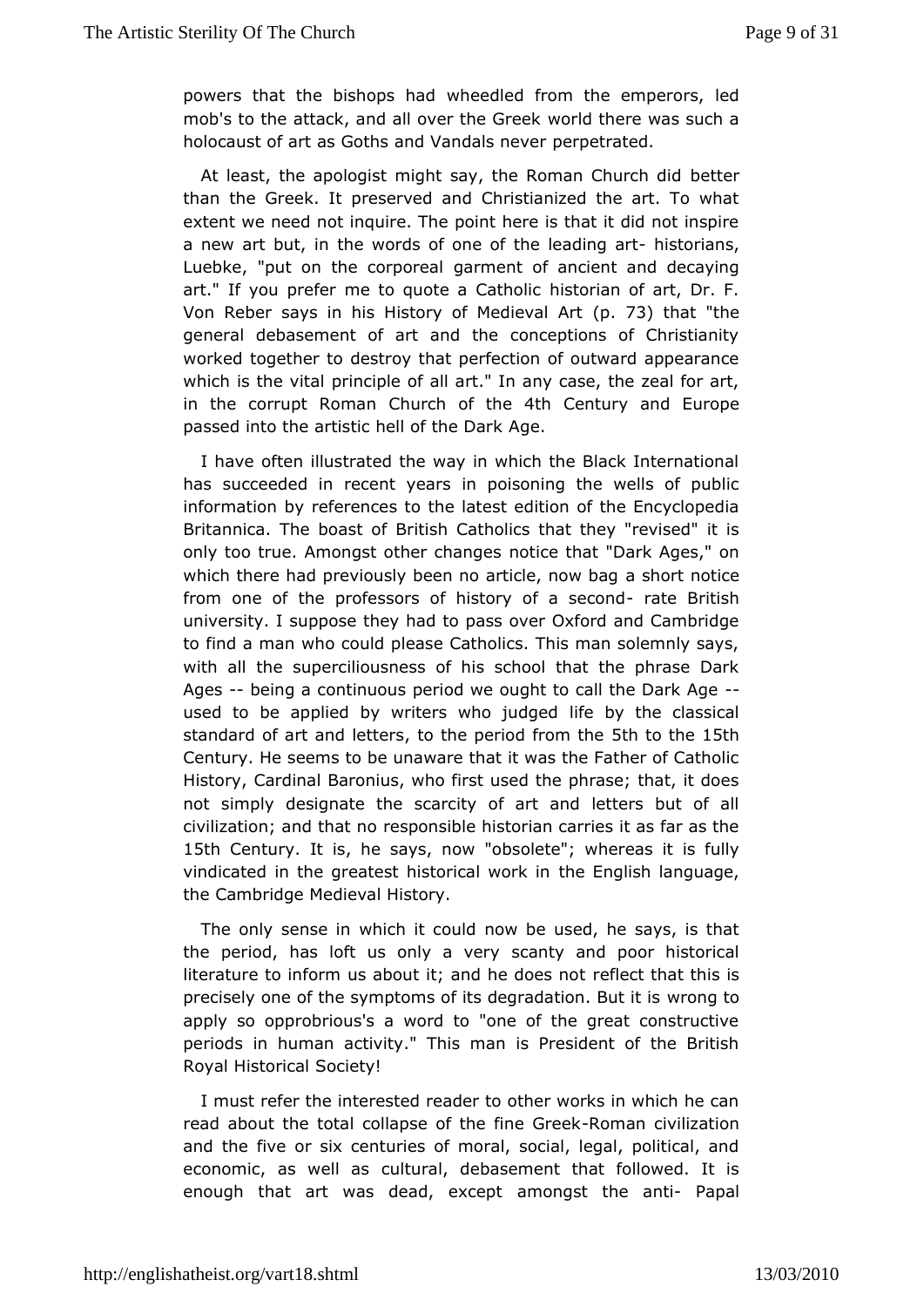Ostrogoths and Lombards of North Ital Vith  $\alpha$  eln turry the Greek art was introduced into Germany by a royal marriage, and was not until a century later that Europe generally begar cultivate aPritofessor Stenton is right that this was "one of the great constructive perhoudmsan activity." He merely forgot to add that this was wherever the unround add not exercise power.

Under the Moslem, from Spain Ptor Eigastehre earth shone with a brilliant art f&tohm Ctohnetuorn ward.

But the great art of the Middle Ages! That is what the apol and the artistic converts to the Church have in mind: the G cathedral $\boldsymbol{\epsilon}$  of ope, the superb paintings and statues, the work gold, silver, and bthoenzepestries and stained windows, the lace's and embroideries. Cepretaiiondly of superb artistic creativeness, and because a half or more afttheeworks created are religious the apologists and mindedeligious artists clap their hands and cry: See what our religion inspire what theorld has lost in discarding it!

I will not be tempted to rapty ruhing to very many art authorities of our time we, especFarlal p caet, h be as the created a greater art, because I must confess teontahnusinacsumable for medieval cathedrals, paintings, and sculpture. But this  $i$ just as inspired in its "profane" as in its "Sacred" achieveme great ins civic halls as in its cathedrals, in its painted Ven and sinful prianscess its Madonnas and saints. And when you cal the sacred part of it **C**rathobic ause it represents ideas or personalities of Catholic theologythere reterm been tary distinction between an art inspired by Catholicism and one m employed by the Church.

Nearly every modern historian of art otheexpert on Renaissance has pointed out those facts. I have quoted a do: them inarlier works on the subject, of which a summary is given in Little Blue BBoodk136 Medieval Art and the Ebheumch Lord Leighton, the distime giulish epdainter and head of the Pre -Raphaelite School, says that daringdewelopment of Italian painting the Church was a blight  $\phi$  mathiet art and attained greatness only when the humanism of the Renaissance began to place religion as its inspiration. (Addresses Delivere the Students of  $R$  of  $\phi$  al Academ  $\theta \in \mathbb{R}$ .

The Catholic artists and men and womsens of the arthesistic but very little knowledge of the broad history and art or the live opinions of the great medieval artists feel that in this fiel Churchwill find its most powerful argument. It is very little asking them to stthuedy leading modern authorities on the subject. They just kneel in rapmteudiee visal acathedral or before a sacred painting, and because we suchonger build cathedral's or paint such pictures they say: Here is the glo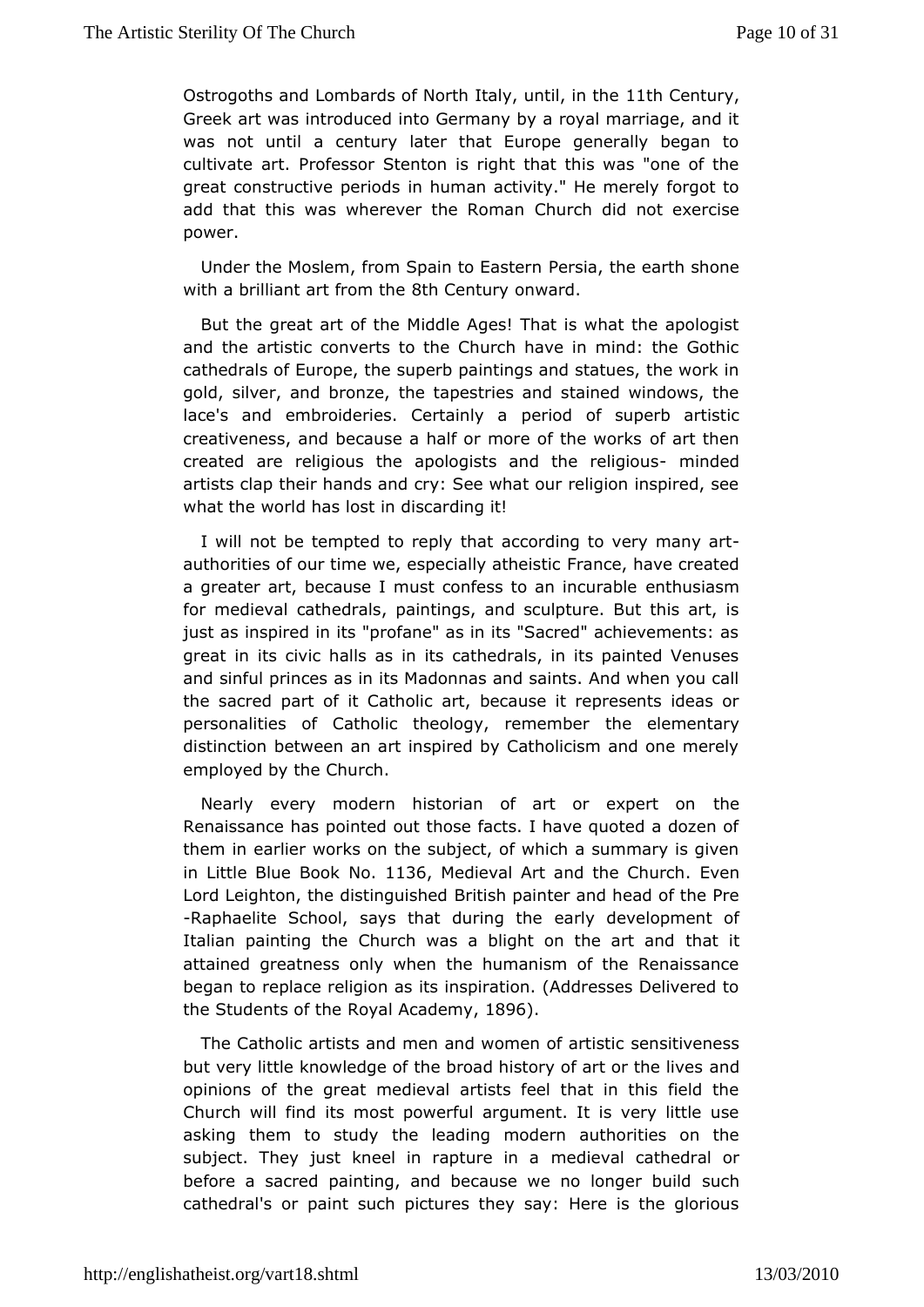flower bite Catholic spirit. They would say just the same about fresco by Pintur(acbkoeptical, dissipated artist employed by one of the most flagrantly of mthe rabpes to paint his, the Pope's, mistress as the Virgin Whative and other painting by Paolo Veronese (who was dragged before forre the quisition irreverence of his art) or Filippo Lippi (a loose friar who sed nun and lived for years with her while he painted beautiful re pictures).

They would glow with fervor and pride before one of the g religious paintings of Rubens and then (I hope) blush with a of sin beftchree same artist's "Venus and Adonis," which is equa "inspired." Tehex purage the police to prevent the reproduction and sale today of the stadise sailn which most of these great artists revelled, and then they chan bit the point serve here of the religious pictures which the rich comhweahse sofant baly commissioned them to paint. The same bishop or cardinal w employ the same artist to paint a Leda and the Swan for his dining -room olnibrary and a Holy Family for his chapel. The artist equally fine wobrok thin fields on expert has ever claimed that there is less "inspirahieom" diane than in the sacred work of Renaissance artbatts the religmeaut set was much the larger and richer.

The aplervading fallacy thoifs as lush about Catholicism and Renaissance art is the suppositionmawhich to the biccan historians now encourage, that the later Middle Age (say a 1150 to1550) was a period of general piety and loyalty to the Churchts mmands. If that were so, the modern "psychological" historian would havee aproblem in explaining how that was just the period of the worstpaont characted degradation of the Papal Court, and why the one periodinof Rgmeeatitsset of coincides with the most openly immoral and skeptical stretc medieval Church history. Not only, all the leading authorities the Renaissance (Burckhardt, Symonds, Hudson, and the Cambridge History) bupethel Catholic authority on the period, Dr. Ludwig Pastor, makecleras. quitree spect of cruelty, dishonour, injustice to the weakersexuallespecially freedom and sodomy, it was a more vicious age than any peri ancientivilization that was ever half as long.

second fundamental foahliachy, well illustrates the difference between the artistic and mhind same thing greater readiness of the former to accept the claims of the C is the lack of testing and verification, in plain English, the failure theartist to check his impression by testing it from various ar If it occuosa scientific man that a certain agency is the cause a particul<sub>l</sub>amenomenon he holds his tongue until he has convinced himself by a scencie-situndfies that it explains the whole phenomenon and no other a  $\beta$  enery tidio cess method is in this just the clarification  $s \notin \mathfrak{g}$  common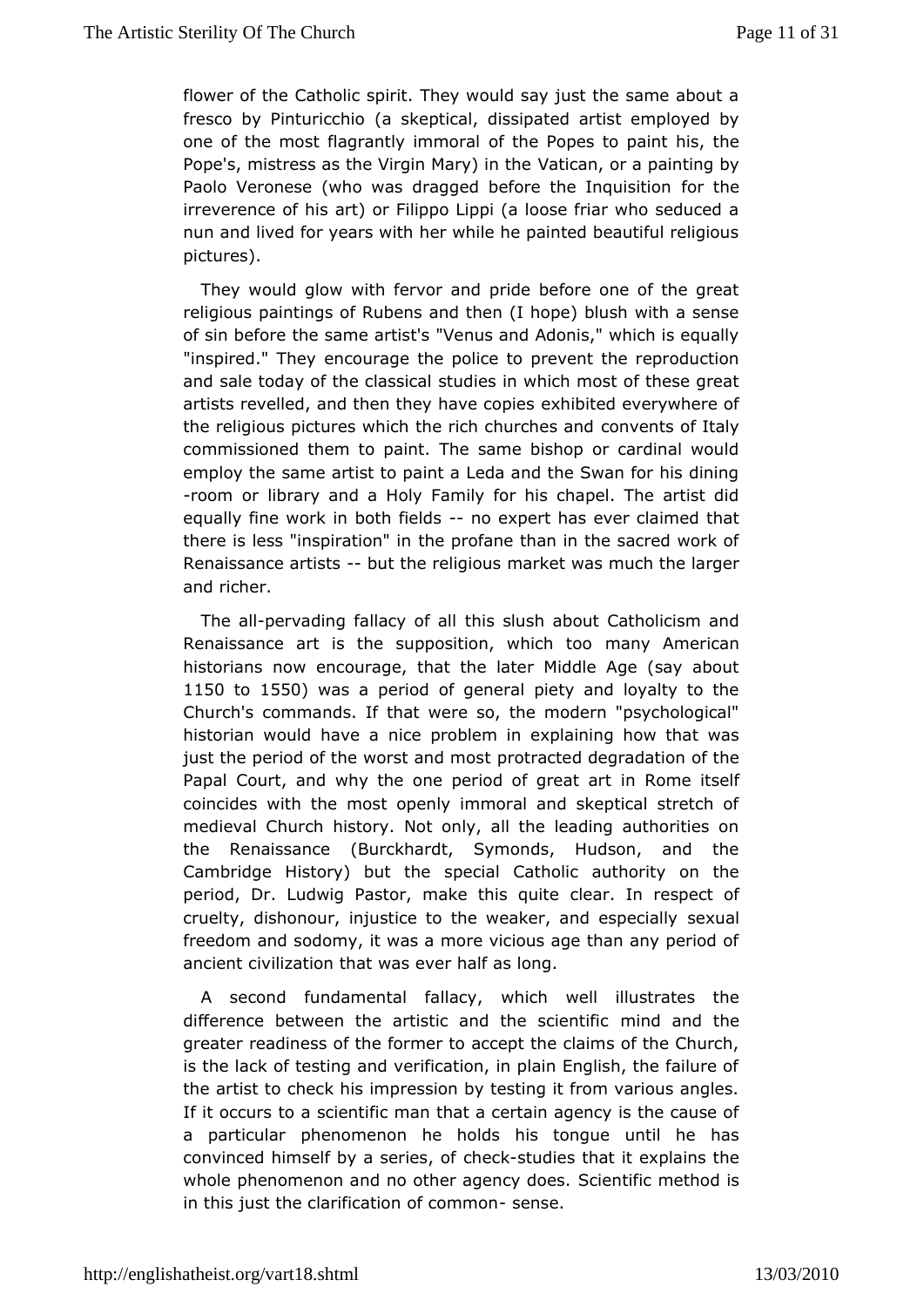Applied to our present subject it would inquire whether an is more inspired in sacred thin in profane subjects and wheth to whaetxtent great religious works of art were produced by m of little or rebigious feeling. We saw how ludicrously the protagonist of Catholictoard of athiss. But the esemmsen inquiry would go much further. Was Rheen aEius iscaphecaen the only great, or the greatest, period of artistweascreation? And there a religious inspiration in the other great periods, G Chines Persian, and Arab? The plain conclusion emerges that man is a great attics des not make any difference to his inspiration whether he has doapahnofacherry blossoms or a Buddha, a courtesan or a Virgin Maorrya aChpreiastanTthe Parthenon is the greatest religious building tisheadt, was ever and Pheideas its creator, was a skeptic.

Of the medieval catimedor anticular I have written much elsewhere and must be content with tiwsoop wipus. that if we have here a case of religious inspiratibone intimust have the architects. But they are unknown. I cannot find that any  $y$ onart has tried to compile even a short list or a biographical of them, at the only such architect of whom I have found definit information, the archit supeyer cathedral, was a roistering irreligious German bishop who woposoduat **bs**ilding a military fort or a castle. The second point ipethat modern on the Gothic style never notice religious inspiration, in studies. The development of the style, on utilitarian as we aestheticnes, was spread over two generations and mainly occurred in the most faindollous and in an and France. The chief significance of it is that awetahlitsh pwearsiod rapidly expanding in Europe, and the clergy and most aks fight the and wanted fine churches. It was a sound investment.

Anotheobvious cheek on this superficial Catholic theory is inquire why great naortta boly decayed aft Goth the ntuin that pretentious collection dofy exematy is an apologists, Catholic  $Ac(2 \circ \text{Nol}, s 1935,$  there is a section  $\text{C}$  adholic Action and Culture." The artistic convert who looks to it for w believes to be the grandest argument for the Church, its inspi of artwill be bitterly disappointed. The writer dismisses it in  $i$ colourle s and the sterilization of Catholic 166 rh after the Century is airxipylained by saying that "we have not yet recovered" from the blight wRheifoohrmtahteion brought upon art. If the writer does not know that  $F(r)$  encodes spainting Lorraine, Watteau, Greuze, Fragmard, etc.) and British pai onlybecame great after the Reformation and was almost entir humanist maturalist, while Spanish and Italian art died though the countries wheeremetically sealed against Protestant  $influence$ , he ought not to 'Mwe $orct$  coart. he

Looking for some serious recent Catholic reply to my quest why, if the Catholic creed inspires art, it so conspicuously  $f_i$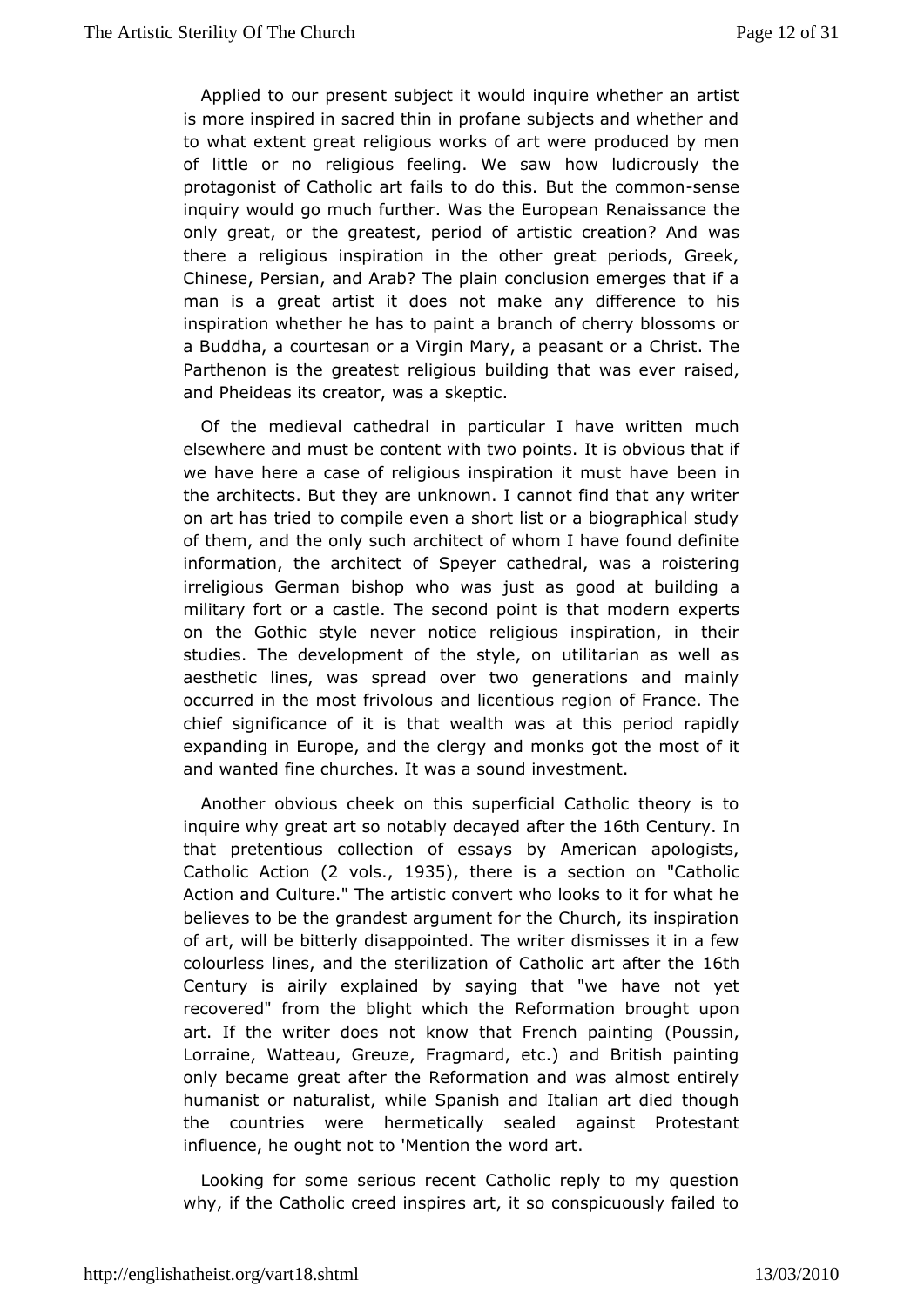do so Inaly, Spain, and Portugal when the Renaissance was over although the atholicism of those countries became stronger tha ever, I find only two wForrek rsch The first, L art religieux apres le Concile de T1982 by EmilMale, is a large work on religious art after the Council of Trenad'm It does not contention. For Spain and the Netherlands (steeped in Spa culture) it reminds us of Velasquez, Murillo and Rubens. Ye they belongsentially to the Renaissance, which was late in Spain, and after them, Sordawizsh vapid until the skeptical days of Goya (a quite blasphemousgpaantea) intess of Spain and Italy the author gives Montanes, Pedro de Me Minana, Crespi, Dolci, Giordano, Caroselli. ... I hope you heard offiem.

The second bhakdecandence'ade sacre 931, by A. Cingri(a Catholic) grants my whole contention. It is enough translate the *t*ilthe, decadence of 'Sacred art." The kind of question that the author setes nsowed rtips: "Why do the majority of Christians now like uglines som  $\theta$  while entowers n't put him right to some extent. They do not like ugliness exce the sense that a church in a poor uneducated district natu reflects the poor taste of the worshippers. But Catholics would  $\vdash$ only too pleased togreat art once more if they could get it.

The Roman Church in Ammeaincya tiismes as rich as the Italian Church was during the Renaissapnacye tæmdow cauld hundred times as much as a medieval church or monastery The cannot get it. They have to import pictures from Spain, It and Germany; wedshould smile at the idea that the non Catholic atmosphere of America  $\Omega$  reatheonits artist from being inspired by Catholic ideas. The Chuun hilima Germany few years ago was as rich as the American. The Church in Spain andSpanish America is rich. But in the debauched monasterie Germany and SAmterica, where the Renaissance atmosphere of drink and sexual license eipsrordubeyd, no great art is produced.

Quebec is a medieval area  $\mathcal Q$  atthological conditions. Its Church is so rich that it is as ze Cabomumsuangi**sam** sats Wall Street is. Cardinal Villeneuve, defending ilbegtat sacts against of the Church by the Catholic mayor of Montreal, said that a thelaws of Canada is "the Law of Nature"; in the same sense the Church overaldersodern civil law and claims to put folk to death on religious grount baint The Protestantism never reached Quebec. Its people are poor ians dip faensatisicante rich, ignorant, and intolerant. But did you eveartsee any work that was produced in Quebec?

This artistic argument for the uCilheur to have even if we could admit that it inspired great and idrolleh adeseyet must add that it has no such inspiration tod set mere does not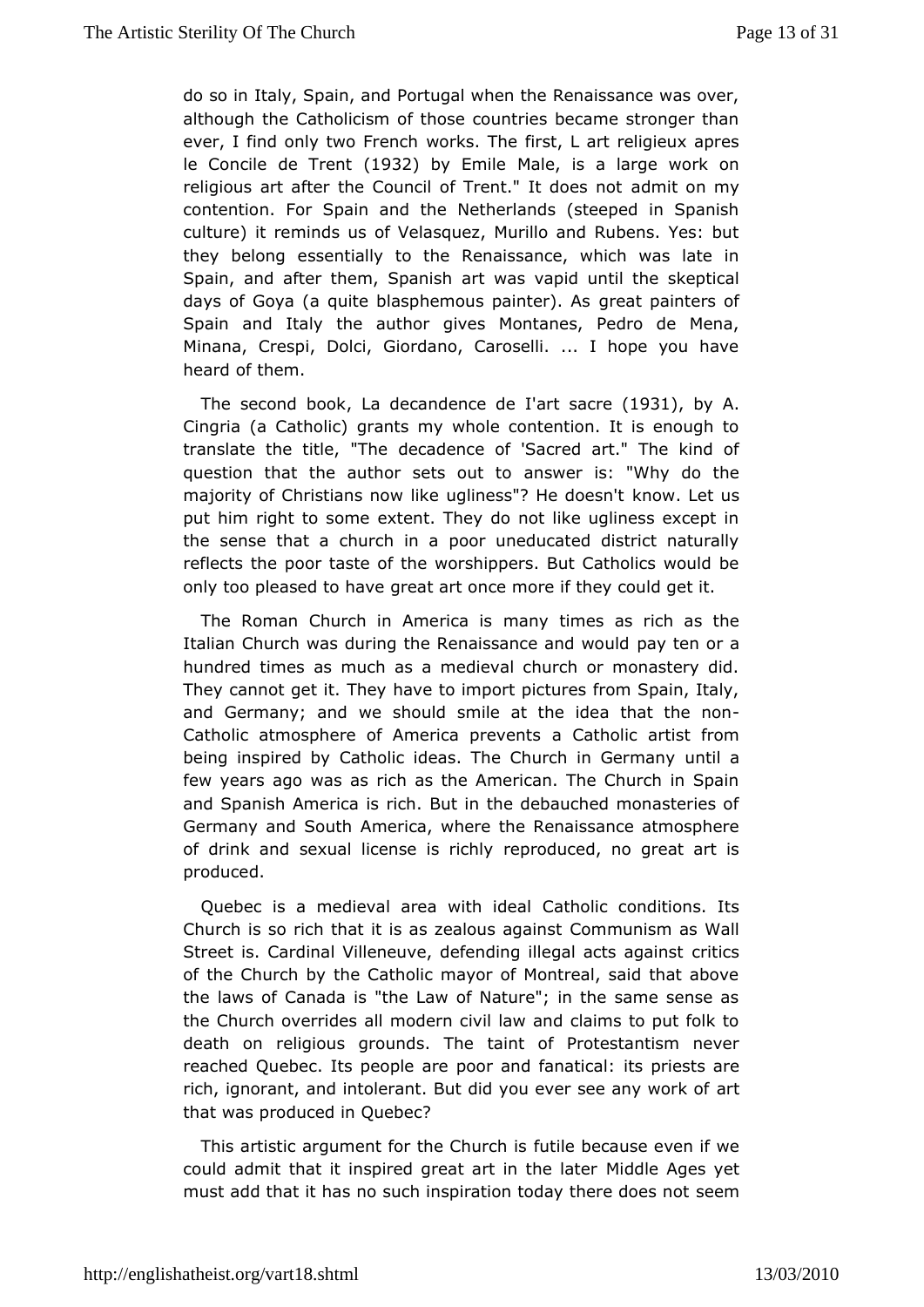to be much gain to the Pope. The claim is clearly rhetorical. manwith what we may call average information knows that t production of greiest mact continuous but is richest in certain definite periods that lasendufeews and then decay. There have been three in the history of ict himanat, oth reeversia, two in the long history of ancient Egypt, one im tGeeece, one Muslim world, and so on. Europe got the conditions for its s goldenage of art in the Middle Ages.

It came to a close like all **ages**, sluch and it began and ended later in France, England, and IS aplain It htam binso very largely a religious form because the Communesh was the employer and in so sensual and voluptuous an age it had a extensivuese than ever for art. This is what most of the chi historians of Europesan, a And remember always something which it is not their business toof syatyabut lies ance to the Catholic claim of religious inspiratiomotthrattheewe dise history of religion, as far as we have positieween knowledge or ground for suspicion, so profound and general a religi corruption of Popes, cardinals, archbishops, bishops, priests  $m$  onk, and nunas there wobusring the  $4.93e0.01600$  of supreme Catholic art. That nut own anothesingo.me

# Chapter III

## FEW POETS AND VAPIDHYMNS

Two of the arts, literature and music, deserve spec consideration. Both arts had their richest efflorescence after Reformatidom; th ought to be of special value in the service of religion; and, whilplatshted arts are scarcely suitable for illustrating most of the doathion leise literature and music are much better suited for the expression Inofregard to literature, moreover, we have a much broaddettholeiset of the claim. Even most folk with a fair general culture have to look verdict of experts for an appreciation of painting or sculpture. many evesaw a picture, or a copy of a picture, by one of the Spanish or Italian wahtoishts Male presses upon us as "great painters" who worthily susttariande dictime of Cationship cred art?

How many, when they see a corbilitepticochuctions of the religious work of, say, Raphael, PintuMinchioLipLpi, da Botticelli, Veronese, and Murillo, have the lehaessteidea which o men really had deep religious feeling and which had not? O othe hand, most people have a wider knowledge of books and authors, and e Qetholic knows, and ought to have some idea of the artistic value of, oth be takindure which above all ought to show Catholic inspiration, the arriev summis get has tchurch.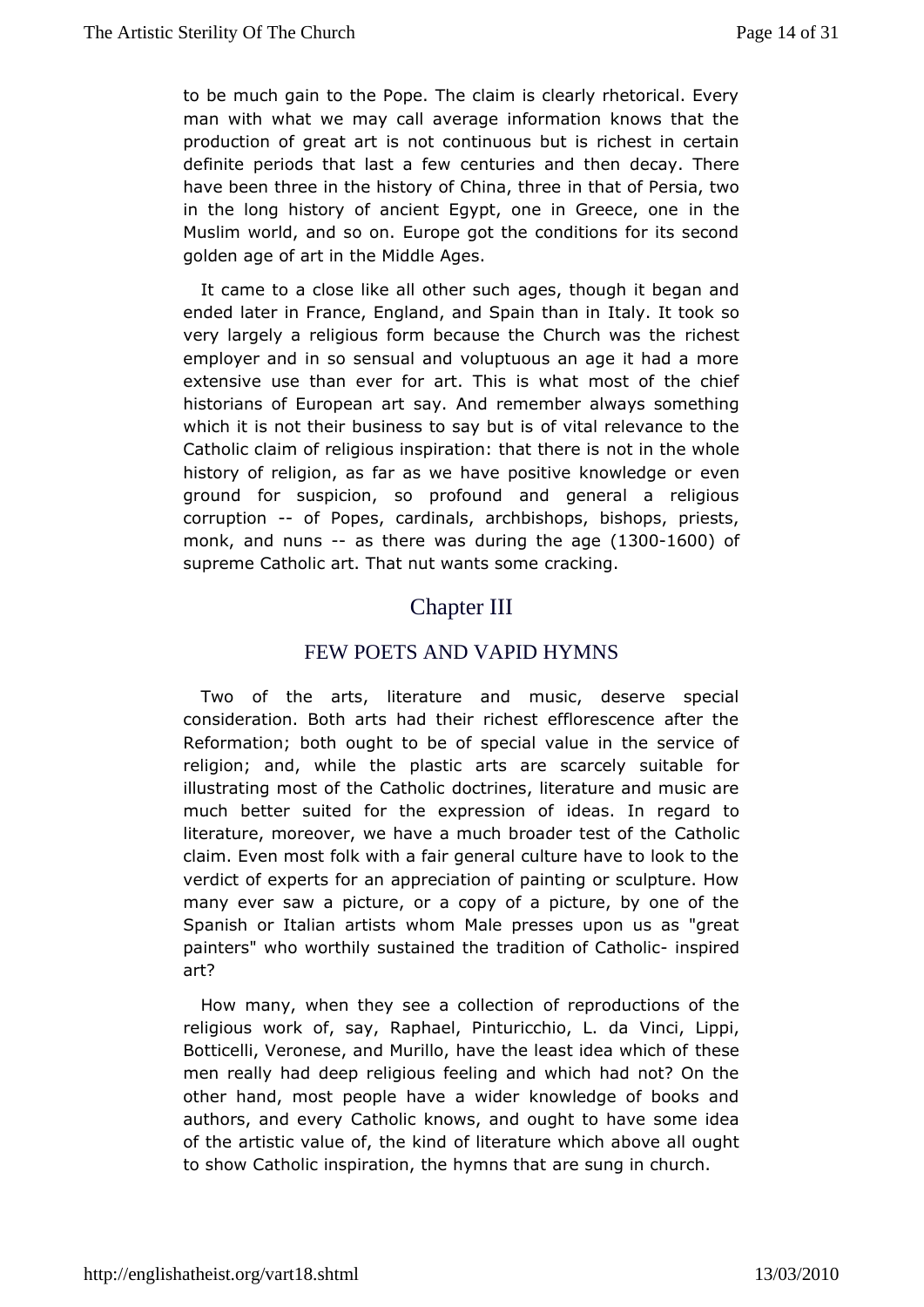In regard to literature as a whole I happen tepleatured by that Christendom did not produce a book that in the general opinion f cultivated men and women could be called "great between Augustine's CC od the off then about 20 and Danted by the United Sections 412 Trilog(gbout 300. No onen factowreads Augustine's work as literature, and Dante's work, to which the Groeth tecasnd of the highest rank denied the title of greatness, has rather esoteric circle of readers. Let us, however, pass them as Cathollicterature. It is far more notable, when you are discuss the question edifgious inspiration, that the Catholic world failed to produce a single fwho mock nank during the in $\theta$ e novening years. Of what other civilization G seeks created a great literature can you say that?

We saw tapologist for the Dark Age, Prof. Stenton, admittin that the stretch of cseen teunies after the Fall of Rome was "dark" in the sense that it has a left usliterature to throw light upon it. Who ever heard of paricoid iloted even centuries without a literature? It wrote book whole course. The output is preserved in the Migne Library, but if you cut ou theological works which not even a prie-sGregory eads Anselm, Bernættet,-- you have a thin collection of weird treatises and chronicles, wrint to shivin a barbaric (often grotesquely ungrammatical) Latin, thastmmilaekeast yhoeu apologists for the Dark Age.

From about 00a very differietature began: troubadour songs, ballads, epics, light storie yes, no usoito was so pervasively licentious and crude in its moral the entiments that Church, when it began to use its axe and rods, regarded the movementas a revolt against Christianity and gradually exterminated it. A relpigodession who resents my characterization of the  $\psi$  bidded by the weather same as that of every recognized European authord tyment of read a recent French work, de Rougemont's Passion and Soc for the correlots to hical appreciation of the period. The book i one of those foreight inalities that the authorities ignore. It take troubadour literature in in alites of feeblest stage, when a few French and Italian poets were satveint geto art from the Church by taking religious themes, reempote iste fratlssethyese as typical troubadour literature. It describes as mystic in religious sense the greater poems of the whole literature, Romance of Rbee, whereas all experts recognize that "the rose is sex.

If theapologist wearily grants that Europe in the Dark Age w so low, economiccradly culturally, that we cannot expect even religion to inspire a literiantsuirset ahmadt no power or agency could have raised Europe afresh morth quoch kuly chindind, the answer is that just during this period Pehseia Anrsa, bs and starting to rebuild civilization long after the Church did, crea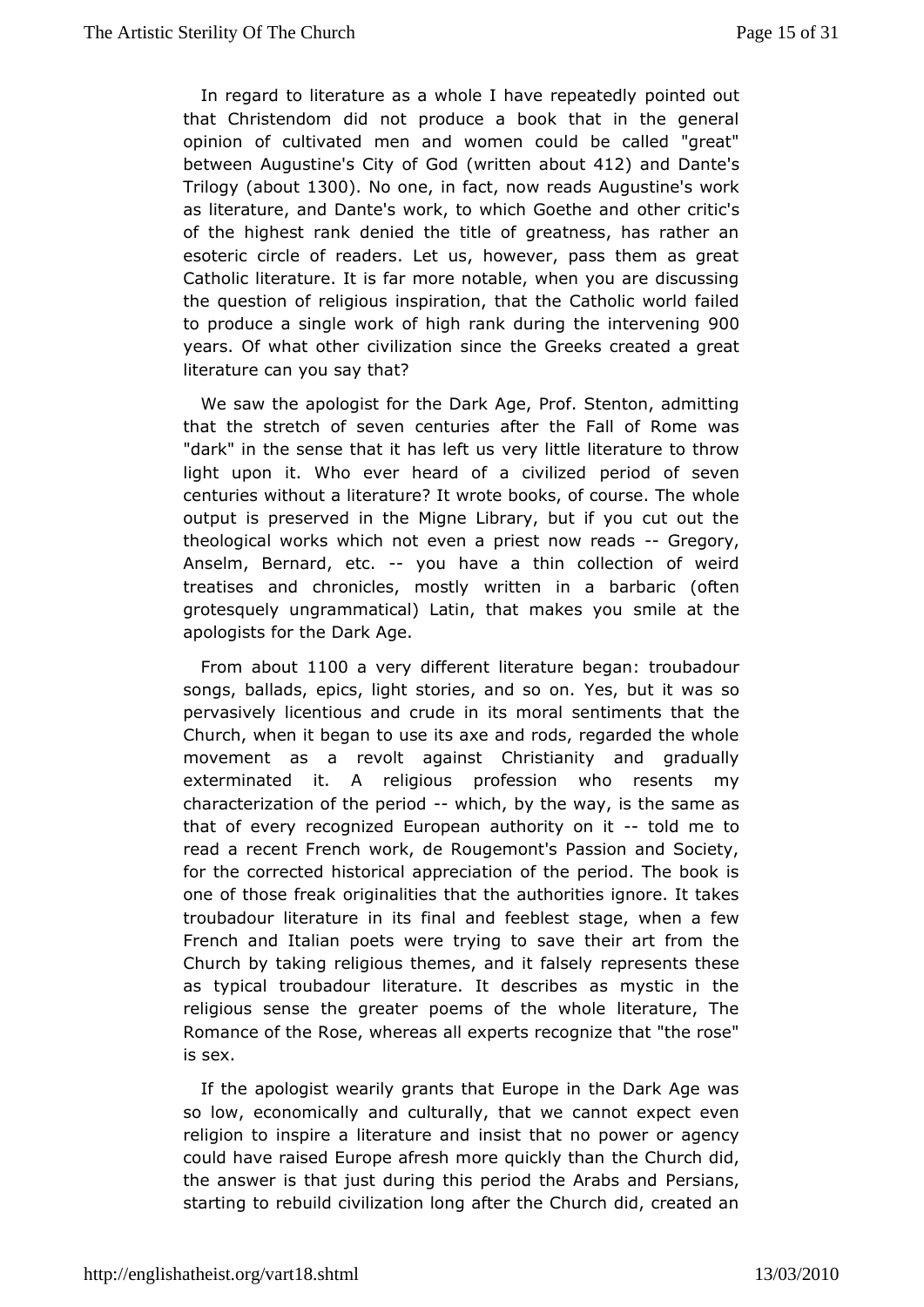amazingly abundant and brilliant-biotentadurbistorical, scientifam,d theologicalhich Spanish Catholics and Moslem fanatics later destrowed. The apologist says that at all events aften 300 Christian Eupopeuced a great literature he runs into the difficulty I explained cimapheer: labsotwon earth does the Christian religion inspire a gomelay tihit that ure period when, according to all historical autfrecerliitrigs, religious and moral idealism were at their lowest ebb?

How many of the chinsts inquished writers between Dante and Rabelais could even plausibly to be colavimated inspiration of the Catholic creed! Certainly not  $\alpha$  beat poet of that period. The highest British authority  $\Delta$  buhim, Prof. shows that he did not believe in immortality and, quoting poet'swords, asks: "Can modern agnosticism point to a deni more emphatic tham addet in theth Century of the belief that there exists for us any ast the life that is lived beyond, the grave?" (Studies in 5CH5)aucer, II,

Not the two greatest Italian writers, for Petrarch's best wor inspired by illicit love and he scourged Papalism as no modern does, whBloeceaccio's great work is as far removed from religi as is that of Zolaan Coame find the spirit of the Church in Froissart's beloaked Chronicle hoer defiant ethic of Villon's poetry'! In the anticulesiastical work alloaf, the purely scientific (a readlenitial) work of Bacon, the coft emedies very loose) of Ariosto or Benvenuto Cellini? The Catholic ca Tasso-who reads him anywand the Samma of Thomas Aquinas, but he will chaaimoll  $E$  rasmus or Rabelais as inspired by religion.

It is time the wwitheorsfancy that Gothic cathedrals and religious paintings prove that ruiclereins pination in the Catholic creed tried to explain to us why aites ot dismally inspire great or artistic writers, especially poets. They ne attempted they speak of this  $(\phi \oplus \phi)$  and  $\phi$  as the Ages of Faith thave mainly thinking of France and Italy. Isn't it pecul that of the artwortiteers of the two countries, who were numerous enough, three or 'fous cveenee" for every one who wrote stuff a modern nun would read? Q wiftethæmumber wrote vindications of what the Church called vice, even unna vice and comedies which would make a patrolman blush wer written and played **Aapthe Court itself**, while the great works of religious art were beinginproct**die** cepdarts of the Vatican or the city. Your Catholic friend who way's ao aonu of commosense; that in spite of all this talk Catheotyic art, and a great art, is there for any man to see, is thinking chiefly of of StPeters and the Vatican.

Well, ask him to reflect on this sPinagoutliacral flayctall this Roman art was created under three PopesJualilues and der VI,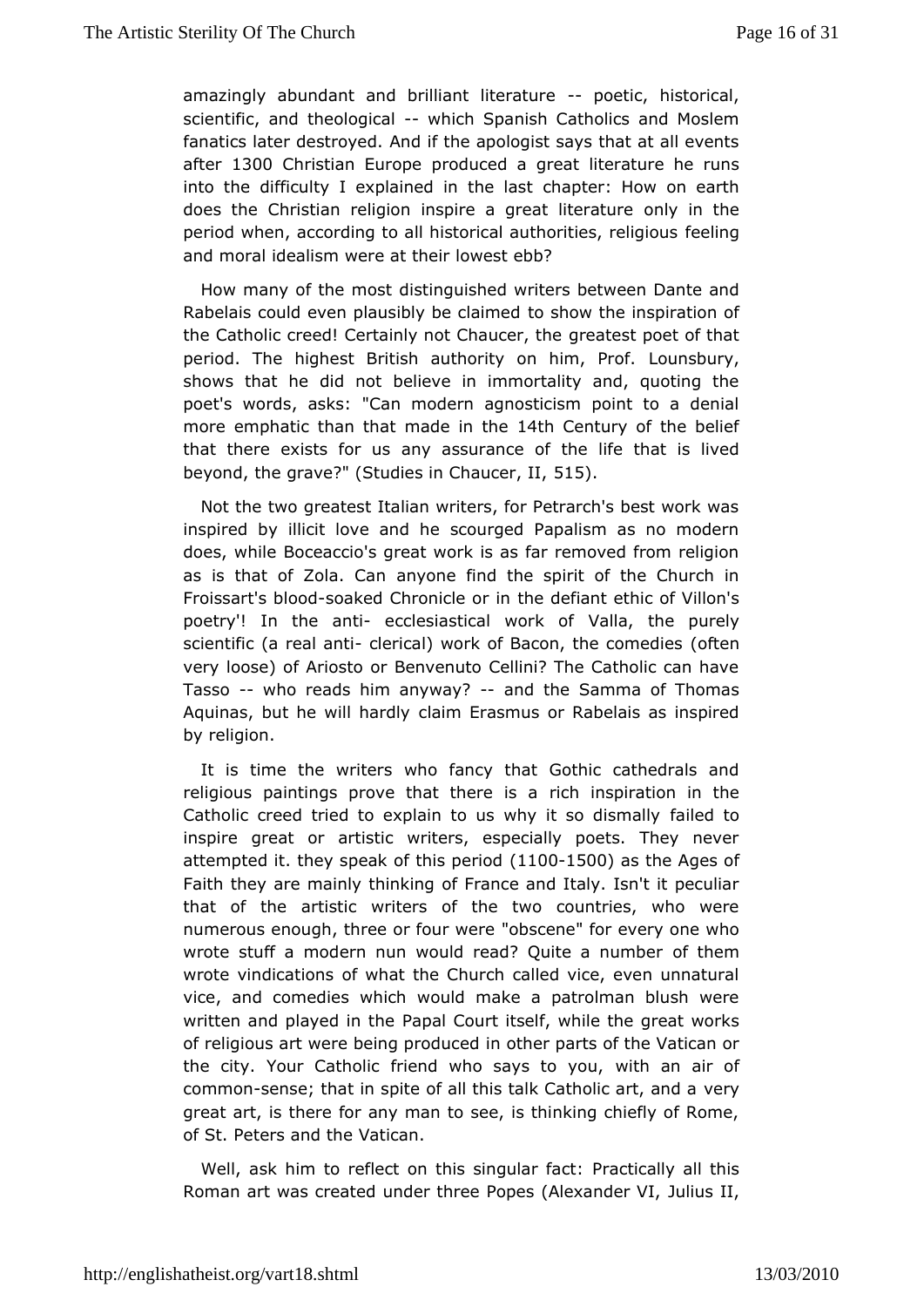and Leo X) of notoriously vicious character and at a time when Papal Court and the clergy of Rome were steeped in what he immoralit and, except for the fact that two out of the three Pop were sodomists, wheich atholic apologist will swear black is white to disprove, he need Mrc $\alpha$  abeead o learn this but will find it in the most learned and a Cuatth corliticathive tory of the period, that of Dr. Ludwig Pastor, whiah shatse de eindo English.

It is hardly surprising that the wtrimterdid into the look for inspiration to the Catholic creed. The best codet them, like Mirandola, looked to a blend of Plantonism and primitive (dec not Papal) Christianity. But most of them concentrated on se as they calted ove. They wrote the most brazen erotic literatu that had yet appeanned some of the hottest of them were patronized and rewarded by the Popeses sylorer of European history do not tell you these things. They may mer Machiavelli, who was really more poisonous than the erotic w but the prefer to enlarge on the pretty religious sentimentality an ignorant fittle Elowers of Francis of Assisi) and the work of Dante.

They doot care even to point out that Dante succeeds onl when he is illustration grate and repulsive doctrine like hell, and that his poetic insepviar polimentes when he tries to glorify the purely spiritual realm of paCrathole. The ed inspires one in the same sense as the Greek mythoblosty and id or the Buddhist religion of Asia does. Tell the artist that Buddha, Moses, or Mary was above the common human level and he will his imagination treate a superman or a superwoman: Zeus or Jehovah, Athene or Mary.

I said that if these Catholic apologists and artistic folk  $wh$ about mediearal were quite honest they would try to explain why it was most "Inspireld" alw heor Rome in particular, was most immoral (not merely in respector would, have a still more awkward moment if they tried to her weal endwhy it up as soon as the morals of Rome and the Papal Court had comparatively reformed because half of Europe was now Prote and cynicaw ay ching the Popes. It was the same with literatur as with the other Itaarltys,. Spain, and Portugal became more Catholic than ever. Except btrhazetenthparade of sexual freedom had to be suppressed in Rome thereowas little or change of the moral level but skepticism, which had abour during the enaissance, was extinguished and Protestantism truculently excluded. a Abrod earthe level of mediocrity died. It is almost a commonplace ofretcheen behastories of art that a human factoa great new wealth with interpring sense of freedom, adventure, emancipation, and -- ehadyment quickened the blood of Europe during the later Middle Ages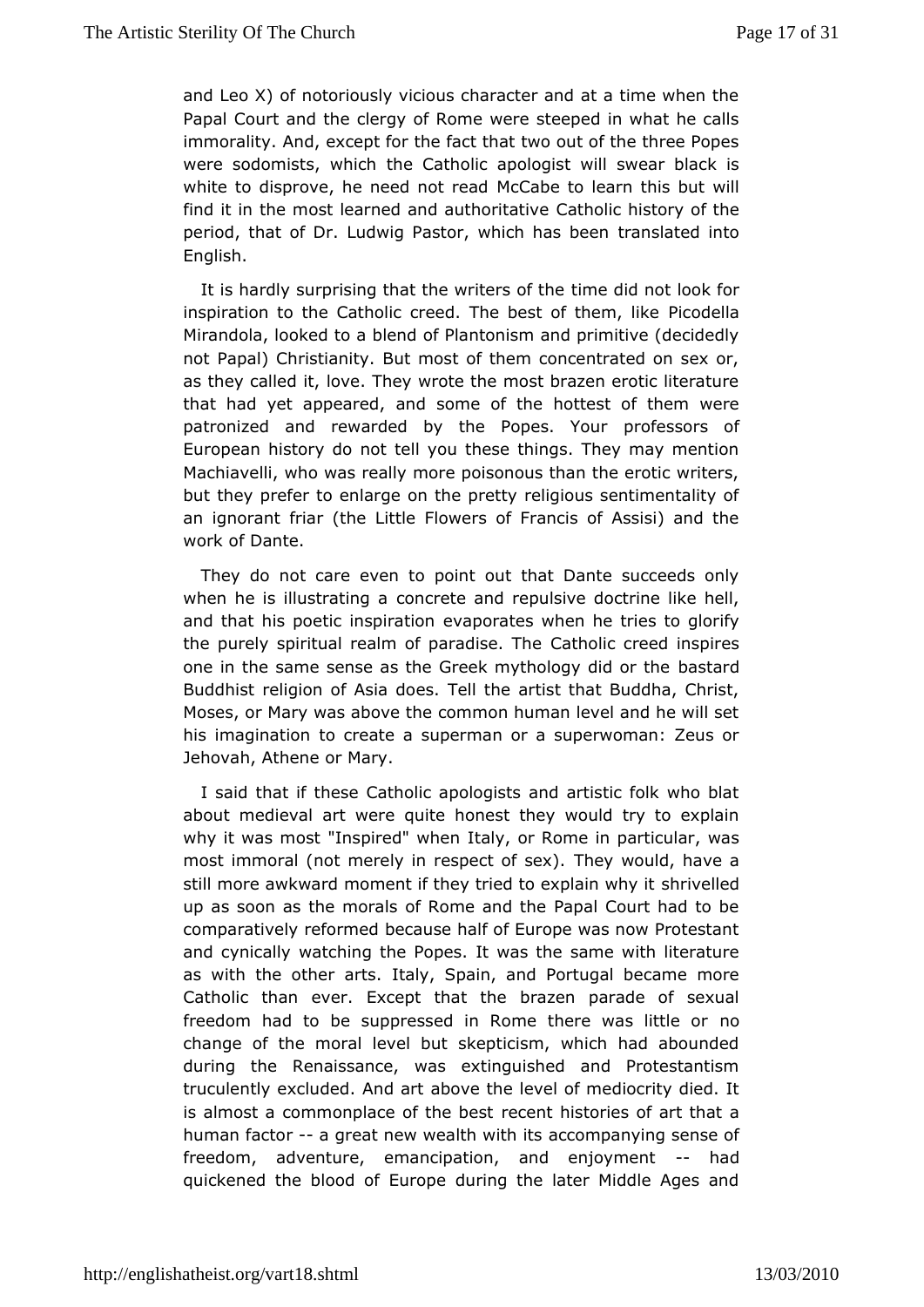evoked its attheassprinwarmth quickens the circulation of the plants and causes theoflowmenser.

The soil of strictly Catholic countries frozewagain, and thei no great literary art until a new human factor, the vision betteworldfired the blood again in the second & half of the Century.

Butthe absurdity of the Catholic argument, if you can call i argument, is show the record between the Reformation and the Revolution, as it ivshshowen you test it by facts. A new Dark Age settled on Italy, Spoaritnug and and Germany was reduced almost to barbarism by the reli<del>g</del>ing ussnow, arosn. In the other hand, art burst into full blossom as soon as the Ca creed was fully extinguished. No one who knows the histor England would  $\phi$  ect it earlier, but the point is that once Englar got the conditionsanot fisatic age, which Italy had enjoyed much earlier, it did not makie htthe est difference that there was now no Catholic faith to insophic erith to employ it. Literary art, in particular, burst into bloom whith the otestantism, richly leavened with skepticism, under the edized and Elizated Elizabeth. From Shakespeare, Marlowe, Spencer, and Bacoi, to Swinburne, Ca Ruskin, and Dickens, E-nagnibin alpal Englandreated a greatiterature.

France has been a mixed country ever since the rise of  $C\epsilon$ Until the later years of Losiasy Xd 085-- it had a very large and nfluential Protestant element as well as much skepticism, and after the deats and his Jesuits, male and female, skepticism spread very whidely. But Church controlled the majority it did not inspire hthe artian siterary assign as the greater writers from the Reformation to the Revolution montaigne, Rabelais, Descartes, Pascal, La Fontaine Corieille, Racine, BoMbdeiaure, Montesquieu, Voltaire, Rousse, a and Diderotight out of 1th awereskeptics: two (Descartes and Pascal) were regarded with more than suspici Rome: two only, Racine and Corneille were good Catholics, they found timesipiration chiefly in Greek tragedy.

Then came the new sprint grith one of the blood of the race which we broadly call the passion annimount of energodorum cy, that is still raging.

As the Church of Rome wab it beardly is, pposed to it we do not look for many Catholics amongswrithersgroefathe last century and a half. The question is not whether you can name or two Catholic writers of the-farsChaatelau briand, a Newmanthough his title is much disputed by critics), a Mistral sort of Catho-lbou)t why, when the Pope claimed still to rule hal the white world, theorelyartehese three amongst a hundred writers as distinguished as they Bimita Financemerica, Germany, Italy, Russia, and Scandinavia. And how do even t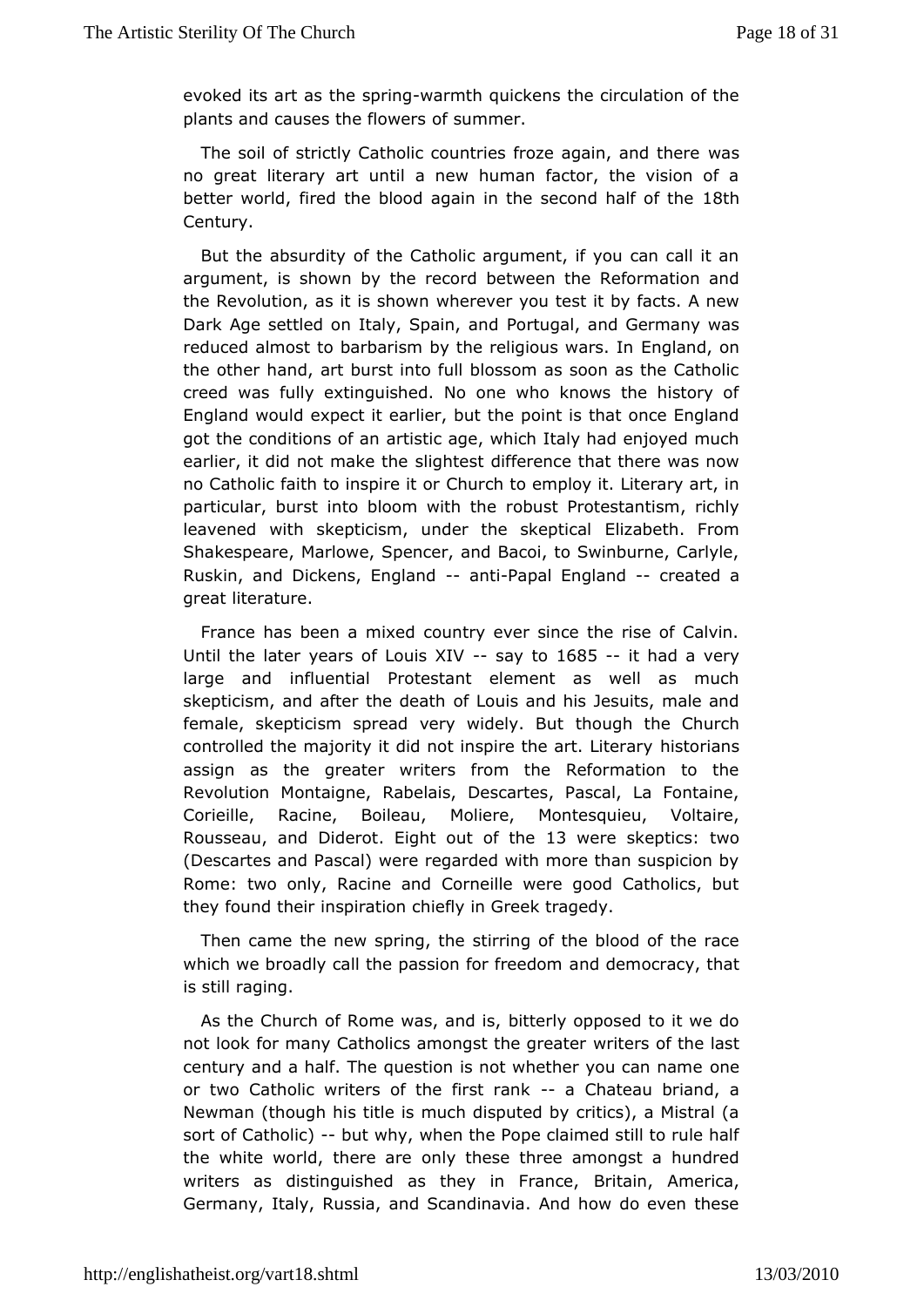compare in inspiration with Byron, Shelley, Swinburne,  $G$ oe SchilleNietzsche, Ibsen, Dostoievsky, Pushkin, Hugo, Carly Shaw, D'Annunzio, Gannidosa score of others? Catholic literature as a whole is the flatter estate of stall literature that takes itself seriously. They have two cassit us to Chesterton, Ronald Knox, Noyes, and Joyce Kilmer as "g writers." Admodnot forget that the Church has far more money to pay for art today tehwaenrihad before. It would give a million dollars for a great artist.

Ourswill probably be described in historical manuals of the future as an agree obifocrity. Statesmen, artists, and scientific and literary men reach no peaksly the highest ability enters the business world, where the greeaw to status we have to remember that both in art and letters outhstanmading of ability is sure of recognition and will certainal time ot starve in a

If any reader is still inclined to wonder if I have not yield part to prejudice in assigning the relative positions of Catho nonCatholic writers let me recall that I have in an earlier bo followed hagh and most impartial authority in estimating the writers of the lasty fartsy the Nobel Prize Committee. If anything the Committee, thosupphp disends to be guided by national committees of great weight and impartiality, in favour of religious writers and, while it has had to awar great pri2 e times out of 3th to skepticts has excluded skeptics whtchme critics would put high above some who were selected.

Yet in the selection of the world's greatest writers during the I 40 years we have fouly who seem to be in some literal way Catholics, though they werencete inasimily ed in their work by the Papal creed. The Pope claims the haallife gtihaence of population of Europe and America--biunt sometscases dubious-lyonly omeinth of their greater writers; and the award would have been im oaecord with the general view of literary critics if these four wathosidad been replaced by my four selected from Wells, Conrad, ZMbdaedith Annunzio, Sudermann, Galoz, Ibanez, Santayana, Gorki, a alnd A. Tolstoy skeptics and not in favour in pious Sweden.

The most deadly repthye tosatholic argument here, the immediate reply to those who talk a barmth, the colourfulness, and emotional richness of the Catholic atmost is theelative fewness of Catholic poets, especially of poets show any sortinodfebtedness to Catholic belief for their inspiration. In the large dostome union a poetical literature of Great Britain they can claim Domlyydetnh, atw bot was a skeptic until his later years and would in ame alce thardly be inspired. In the Gepmenashaling area of Europe, which has always becemethird Catholic, the record is not better.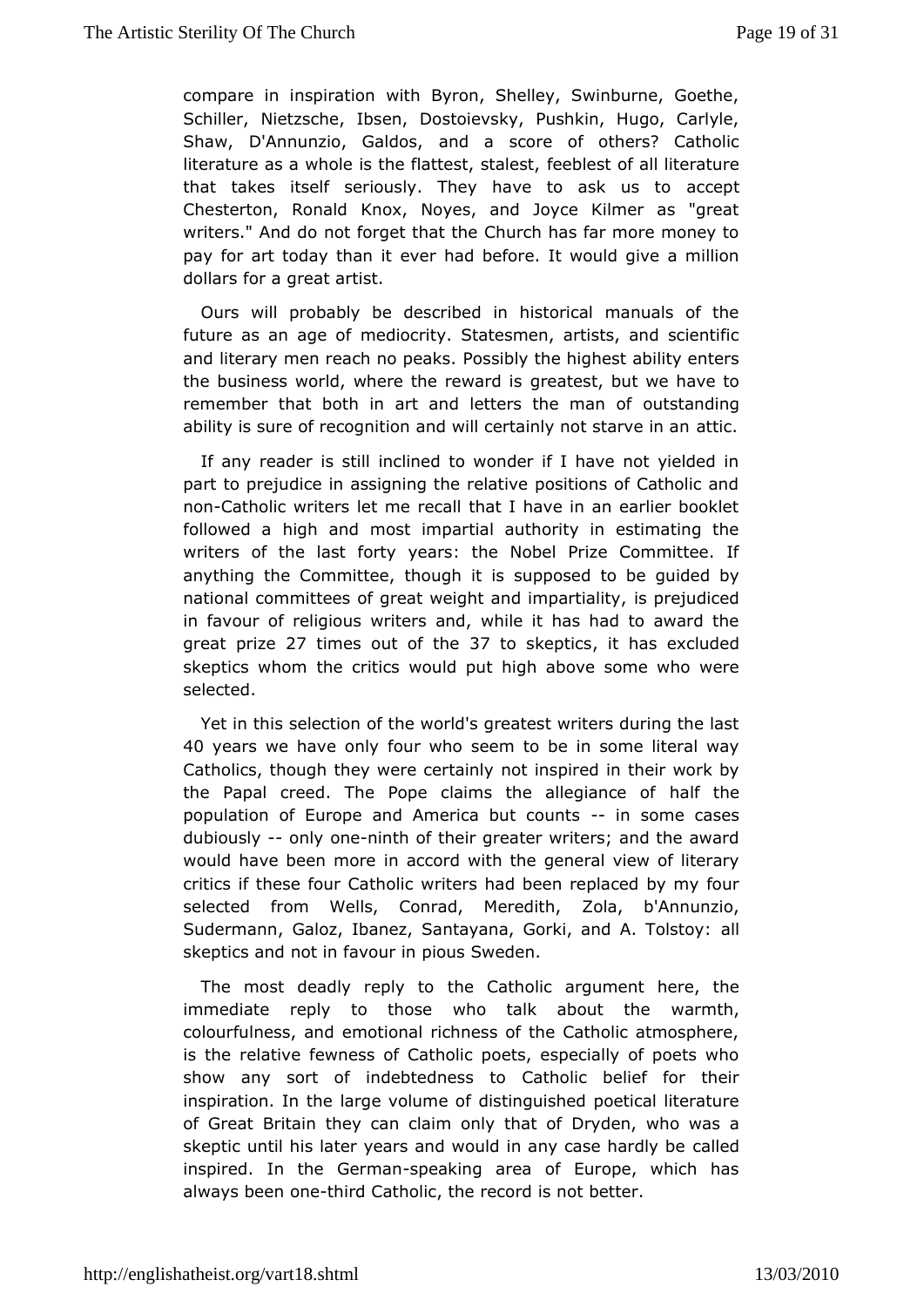But it is enough to upto that in what the Church claims as Catholic countries the majormtoreofdtheinguished poets during the last century and a half h- Papa and antifew since Dante and Tasso can be claimed to show Cath inspiration their work. Yet in literary art we have one of the m effective tests eofCatholic claim. A church may commission a man to paint a picture orstoaatuvee baut you canenxodept where a Poet Laureate turns out verpseyta procent o sit down and write a poem. You can neither open the fount inspiration with a golden key nor, in the case of a true poet, it byopposition it is arrant nonsense to say that poets have yet recovered finemblight which the Reformation brought upon art." A hostile world inflame pobe. Shelley was greatest in his Prometheus, Swinburn in his SSangrisbefocethe in the first part of Faust.

Most conspicuously failuthe of the Papal creed to inspire poetic art shown in the cabe of  $\phi$ nyemants malibeity of the hymns in a Catholieb bow mare very poor stuff and many them are so vapid that one is forced to conclude that even p selectows ould never have included them if they had plenty of good material to fsrowlength preparing a small popular work on Rome (The Popes and Theirs Commeur vears ago I looked through an American Catholbicco khyammed selectéed wa gems. I doubt if even the Salvation Army would (apart from Mariolatry to ft olerate such doggerel as:

The earth is butteaa  $\nu$ sale of O Maria! When this exile is complete OMaria!

or:

O the blood of Christ! it Sootthes Father's ire: Opes the gates of heaven, Quells eternal fire. Oft ats is sprinkled On our guilty beans, Satan in confessisoth ulcterparts.

It is a conglomeration of rotten sentiments, wandden even bad grammar. The mechanical grin**m ackfethreu we**rse through the book, and his insincerity is matched by the insin of theingers. A very popular hymn for services for young wom (children of  $M$ acy), has the refrain:

Holy Mary, let me come: hiel commery, let Soon to be happy with thee in thy home.

Not a giorfl the hundreds of thousands who sing that means what she says, or, ido exact feel exactly the opposite sentiment. Grown men and women suins gily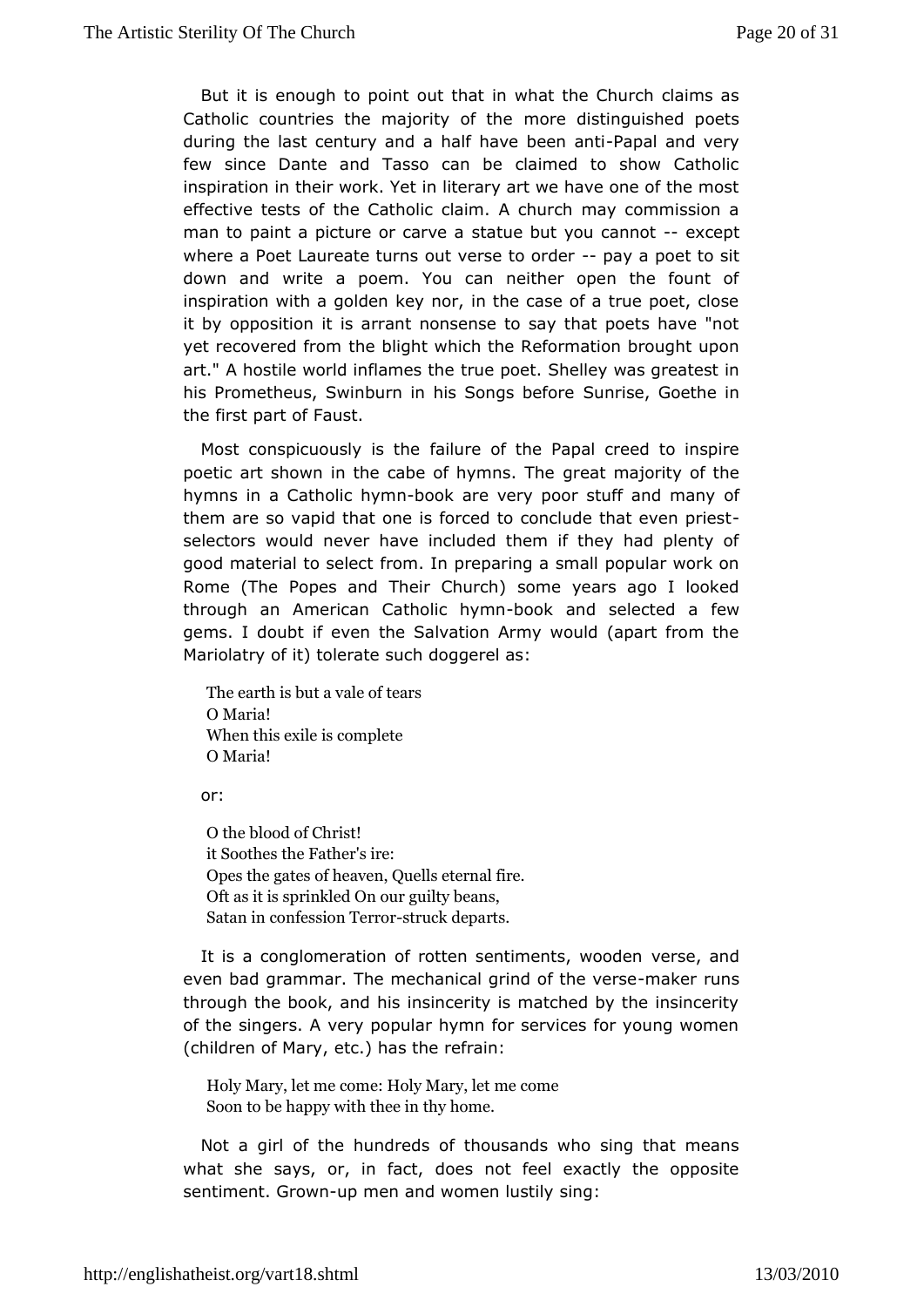O Paradise, O Paradise, 'Tis weary wahiteineg; I long to be where Jesus is, To feel, to see ehaim.

or:

Arm for deadly fight, ebeth unnide, And swear in lasting bonds to bind me; Raise the crossigon Jesus is our cry, With Jesus still the foemsehall find

Large numbers of the hymns chant this age biomisotus height world-most of the men make for the nehaoruesset brehem theservice is over and the girls hurry to keethe heir dates flesh, and the evil. It helps to keep up the prestige and importance of the clergy.  $\sigma$ Thip yierad the troops but are the only channels of the supernatural whithout gradeh the fight is hopeless for the ordinary man.

This theme rtuhmsugh the whole collection. Catholics are, you may have found, as chestiful and other folk, yet you would imagine from merely reading th(ethrelhy is nsaging for my soul," etc.) that they were a portentous ply risteami boursed and body of men and women. Next time your Catholic neighbc presses ytouread his literature, while refusing to read yours,  $\alpha$ him to lend yoprhayse book and hymnoon k. But I wager that he won't.

# Chapter IV

# MASSES COMPOSED BY SKEPTICS

The hymn nist so important in a Catholic as in a Protestan church. It had no placreitimal thas it was finally evolved in the Middle Ages; in accordance, owfithcouthsee, bluents entrusted to Peter by Jesus in anciental Ghalulle weer  $\overline{e}$  hteo assist AT, not assist IN or take part in the weltemonies, as consider in the next chapter. We are told in Pliny's letter 1 EmperoTrajan that the early Christians met to "sing hymns Christ as Go-ch "obably chanting psalms in the Jewish tradition --but the "mass" was tam that the developed. When it was, the faithful were in much the same sploespitions lans a theatre, watching a performance in strange costumes fatth the far end building.

Into all that, however, we cannot enter been finbeut must ourselves to the actual use of the art of music in Catholic  $s \in \mathbb{R}$ today; and the chief question that interests us about it is wh in the cacsfethis art at least the Catholic creed has not simp employed but inspiraerdishe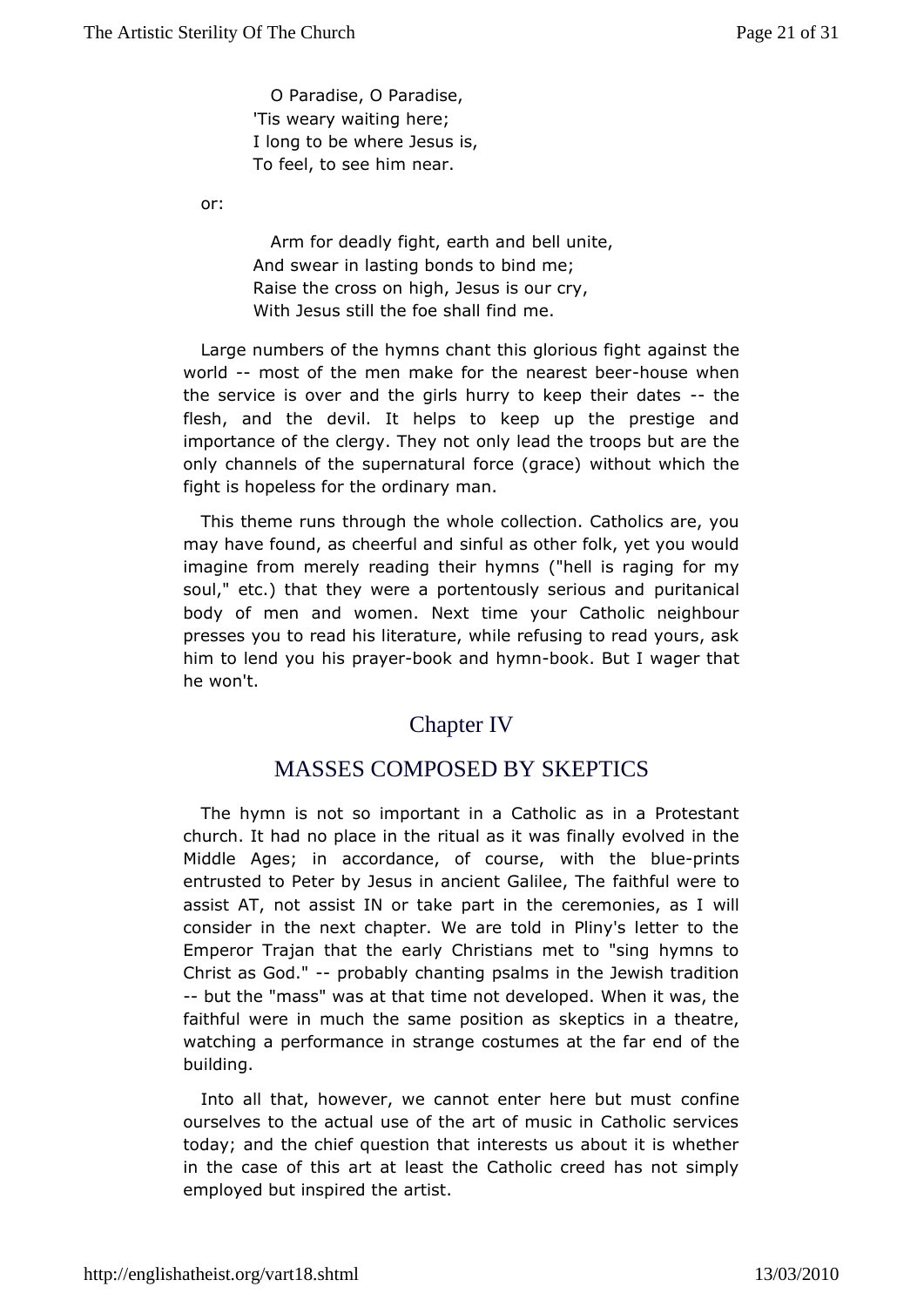Music would lend itself to such inspiration more easily than other art. No painter or sculptor has ever given us a Jesus o that weould plausibly imagine in a Judaic environment, ar Michael Angelo's J'uldagment" and Ruben's "Descent of the Cross" are human scenes intospot the spectation and the Catholic idea. Literary art is more compide a's ocexpress dogmas, but the expression can be immensely enhanced if associated with noble music. If Catholicism inspires art, the we shoullobok for a body of it in music corresponding in magnificence to the arcor heide cture, sculpture, and painting of the Middle Ages; especnathyriassly the chief attraction of the nonCatholics whom it is hopeweath to the wealthier churches is "the fine music." Insteadliofehavasgonoe does in most-Chaottholic churches, to communal singing which, while it is more enjoyed by the congregation itself, is rather thamartistic to the outsider, though it may be relieved at one by aprofessional soloist whom you may have heard in a caba the night beforecayno hear, well rendered if the church is not poor, often with orchestormapaniment, some of the finer compositions of masters of music.

Hereyou get the most decasside the most deated st of the claim that R to hean religion inspires art. Not relying on my memory of cheencopherien 50 years ago I take from a recent authoritative publication the names of gteatess the composers of masses, litanies, and shorter pieces that are u Catholic churches today: Beethoven, Berlioz, Cherubini, Dv Gounod, HayMozart, Schubert, Verdi, and Weber. All these ar included in the C Etthcoylc to pedia and it is claimed, especially or by implication that the ext hwo eires.

Yet no less than six of the ten were Bap obsolatens, Berlioz, Cherubini, Haydn, Mozart-,- iann dso Vreerdicases notoriousal postates, and some of the others were not clearl orthodox. Gounod alonequate beas a man of real Catholic piety- in spots. You will read in boibghriamphhiesw at one time he got so religious that he began to Cheutundhy: for the how one day, when he asked Sarah Bernhardt if 'She ever pr and sheaid, "Me pray! Never, I'm an atheist," he fell upon I knees before hertoarhoe, disgust prayed for her for quarter of an hour: and so on. Yes, as mach enbtiographies you will read about his various little mistressepeafridialischanges of mood. In all his work, says one authority ethneed in overed mysticism and theatricality." Another authority says "betw mysticismand voluptuousness's," In his sacred work, says the Catholic Encyclopediaes addildy, not penetrate the spirit of the liturgy": which is a flat Cathialicofinspiration. It was such music, fine as it is, as Counsodl's n Meelsleeand Ave Maria that moved the distinguished scientist Clause Bernard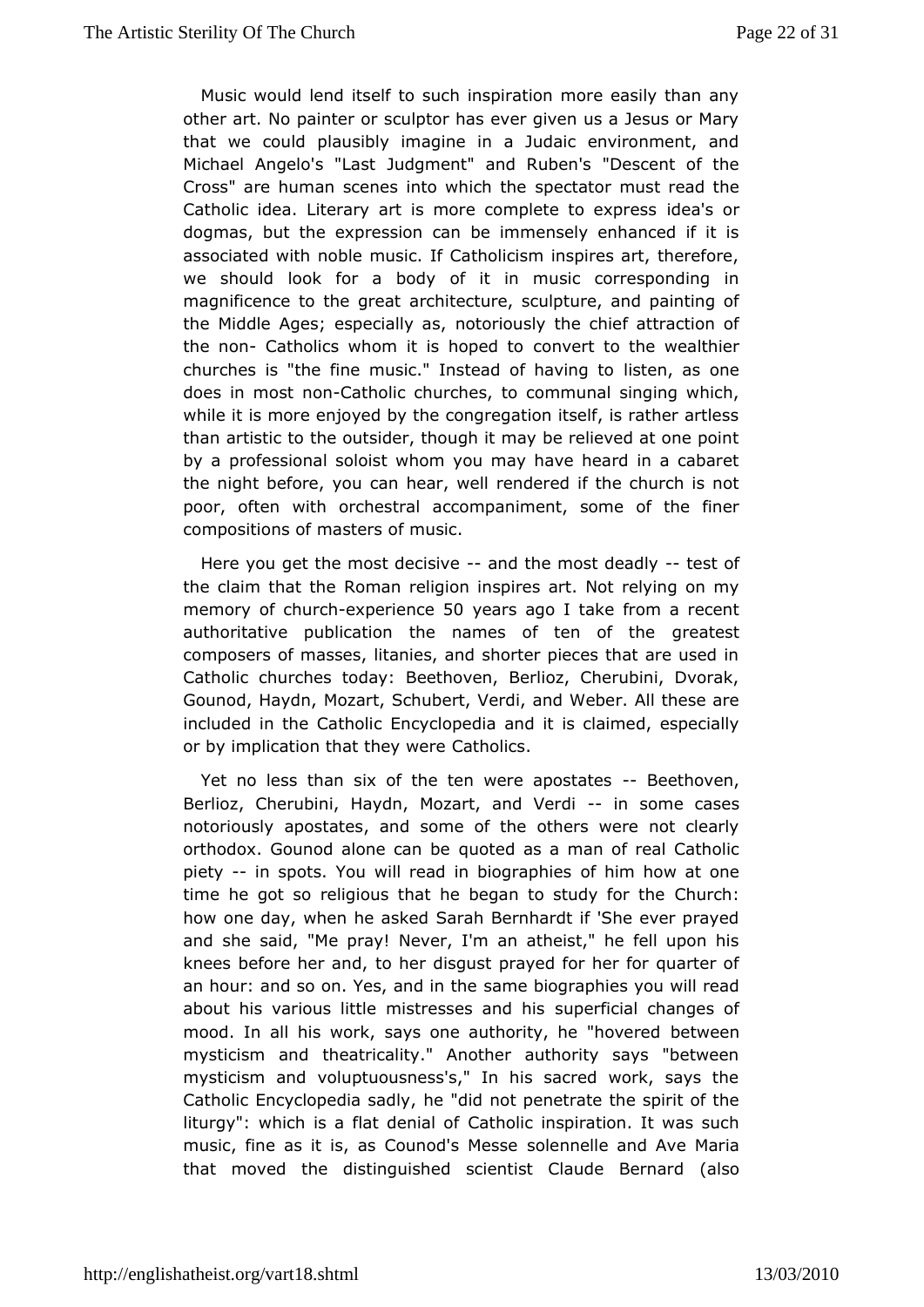claimed as a Catholic, of course, kinow on happoweed as a Catholic, of course, kinow on happoweard to saythat Catholic services are just "opera for servant girls."

The mostagrant cases of Catholic misrepresentation are tho of Beethoven, Cheraunbdin Mozart. Beethoven's Mass in D is coupled by authorities with hNishflam Sownsphony as "the most gigantic of all musical designs.Brathinsshsot,Mlake, a Protestant composition but was intended, when he begar compose it, to be performed at the installation of the Cat Archbishop O brfiutz and is today one of the richest treasures of the Catholic repertory of the stars biography will tell you that at that time Beethoven had baainel and wed his Catholic faith and adopted Goethe's Pantheism, in comparins one with thought the Christian creed tawdry. His friend and ch biographer, Sahindler, and Nohl in his preface to Beethoven' Breviel 870 state thas dSir G. Maeferren, who describes the Mass as "perhaps the grandesmtupiesebeox fpression which art possesses," says (Imperial DictionaByogfa $\psi$ hiv)ersal that he was "a free thinker." He was persuaded, as some o distinguished freethinkers were to accept the sacraments b death, but aad mit that he looked upon them as, at the best, symbols. Nohl says that we been the chease over Beethoven murmured, in the old Latin theatric paplaudas feriends, the comedy is over," but thenforemed Schindlerthsaaty is not in the state of the state of  $\sim$ these words Beethoven referred to the approaching close of life. lits at all events agreed that he had very seriously, philosophic growd is arded Cathol 30 is mears before he wrote the Mass and, unlicke ists, e the never wavered in his Rationalism.

Cherubini, though his snaomteas familiar to our generation as those of Beethoven and Wagnerf, iveommasses, two Requiems (or mass for the dead), and a very large number pieces for Catholic use. A critic pronounces these "the important worksheifr age," and Gounod who agrees, quotes Beethoven saying chiefly with ans expeligious work, that Cherubini was "the greatest master of thiis uangobi.s"p **Bued** that he abandoned the Catholic religion beforeohe composed and this sacred music.

He lived in Paris in the revolutionder wordendy shias not reat talent to the revolutionary cause. It Restartationhe when he was superintendent of the royal chapel, that he w masses, etc., but he never returned to the faith. His Bri Catholiccographer Bellasis admits that he did not receive the sacraments before adhedath otes the reluctant testimony of his Catholic daughter that he mwy assticant but broaded in religion." Another biographer obses acsed handubis was "not created by faith in and love oomfpwebed.he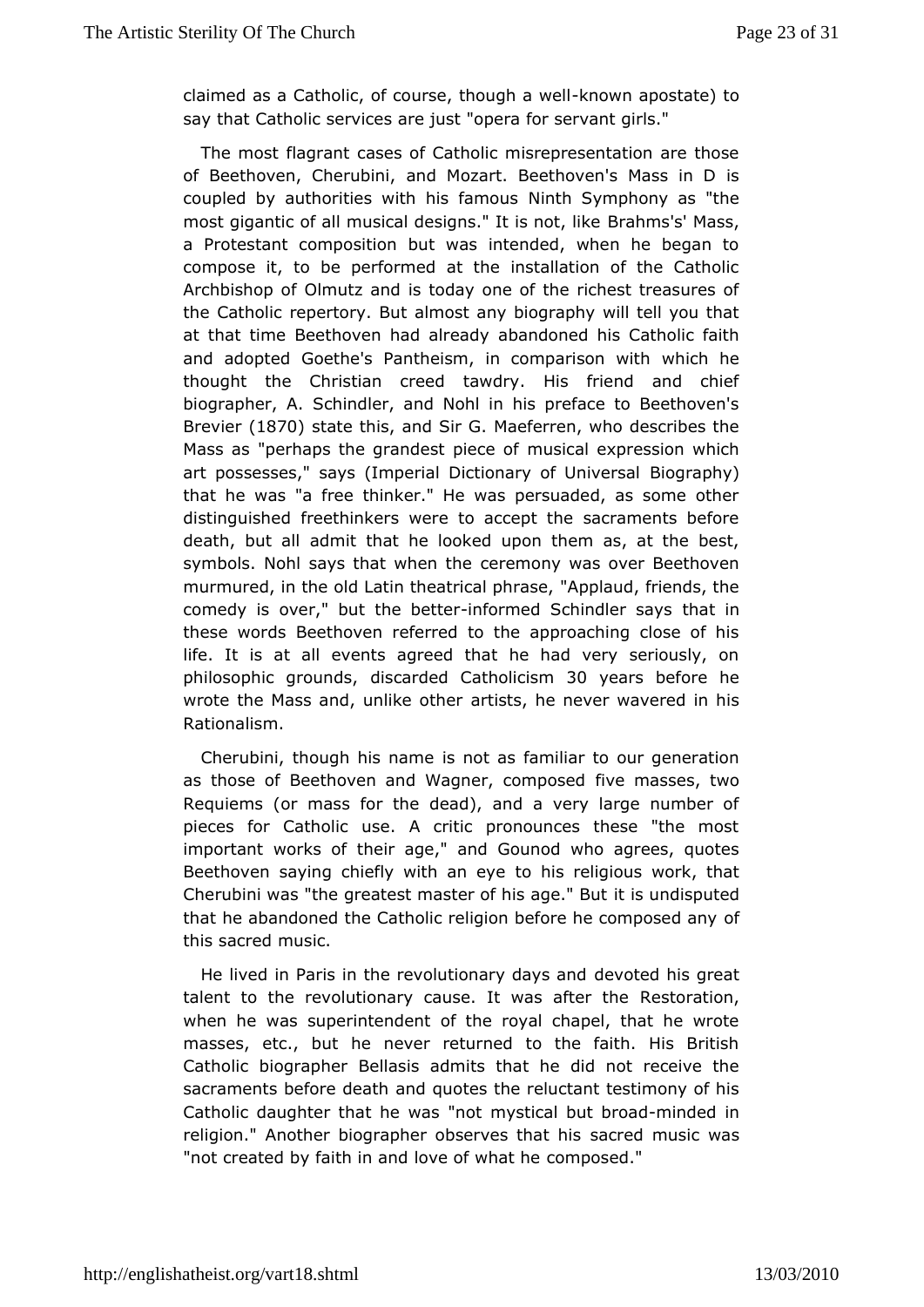Mozart who composte5d masses and a very large amount of otheCatholic pieces, had so decidedly rejected the Catholic a in early manhtohoad when he was dying he refused his wife's entreaty that he wouldpsies and his apostasy was so notorious that when the wife hersperlifesats ktod came the man refused, and the great musician wagcheueined nywithout in the common grave of the poor. So his chief biographers W and Ulibichev, and the facts are undisputed. The latter quo Mozart saying efiearence to his early Catholic belief: "That is a over and will never backed. 243. He had become a Freemason before he was thirty, at atheim Cehuwhchen regarded Freemasonry as a device of the devil, and to the e hislife he remained at the most a Deist. As is well known, composed one ofm blse beautiful and most frequently used masses of the dead, aird uthe stances throw an ironic light on this question of art and Cathiclic insumsic Aal amateur, Count Walsegg, secretly paid Mozart, who wapodespterately compose the mass and let Walsegg put his name on it. Sho afterwarthse great artist died and was "buried like a dog."

Let me furtih bustrate this point from the biography of anothe great musician. I dscuppootse that the German Requiem of Brahms is used in Catholic servincuessic as sheet to texts from the German translation of the bible, wahech Catholics forbidden to read, but it is just as "inspired" as Mozart's mast Brahmswas an Agnostic, as he repeatedly tells in his lette (Letters of J. Brahms, ans 1909. The instructive point is that it is obviously the thought that inspired the music, not the Catholic doctrine about deatilis. Ilanstalymenastof life Brahms wrote and composed his "Four Seribmsat Songs (Ver Gesange). The writer on him in the Encyclopedia Britannica these his upreme achievement in dignified utterance of nobl thought." It warns yeadtsome of these musical critics with discretion. The words of the baisnowng seject the idea of immortality, and Brahms admitted im eazbegte abelog that that was his intention.

Haydn composed even more a mod sostehser church music than Gounod or Cherubini, and he is a soultite hinghhe Catholic repertory. In the Catholic Encyctopuesiea he is, of loyal, if very amorous, son of the Church, though Mendelss opinion that his sacred music was "scandalously gay" is qu and we get **the unit unit in** that it is better as art than as ar expression of Catholilon ipdoeians. of fact he was, like Mozart, a Freemason, and a Mason was toth Rome edains what a Bolshevik is today.

Verdi, has given the Churdbrathmeassead, a Te Deum, an Ave Maria, a Stabat Mater and octohmepossaictroends, and he is feebly claimed in the Catholic Encycplopteididarlly is a brazen claim as, while such claims are usually in the case  $o<sup>†</sup>$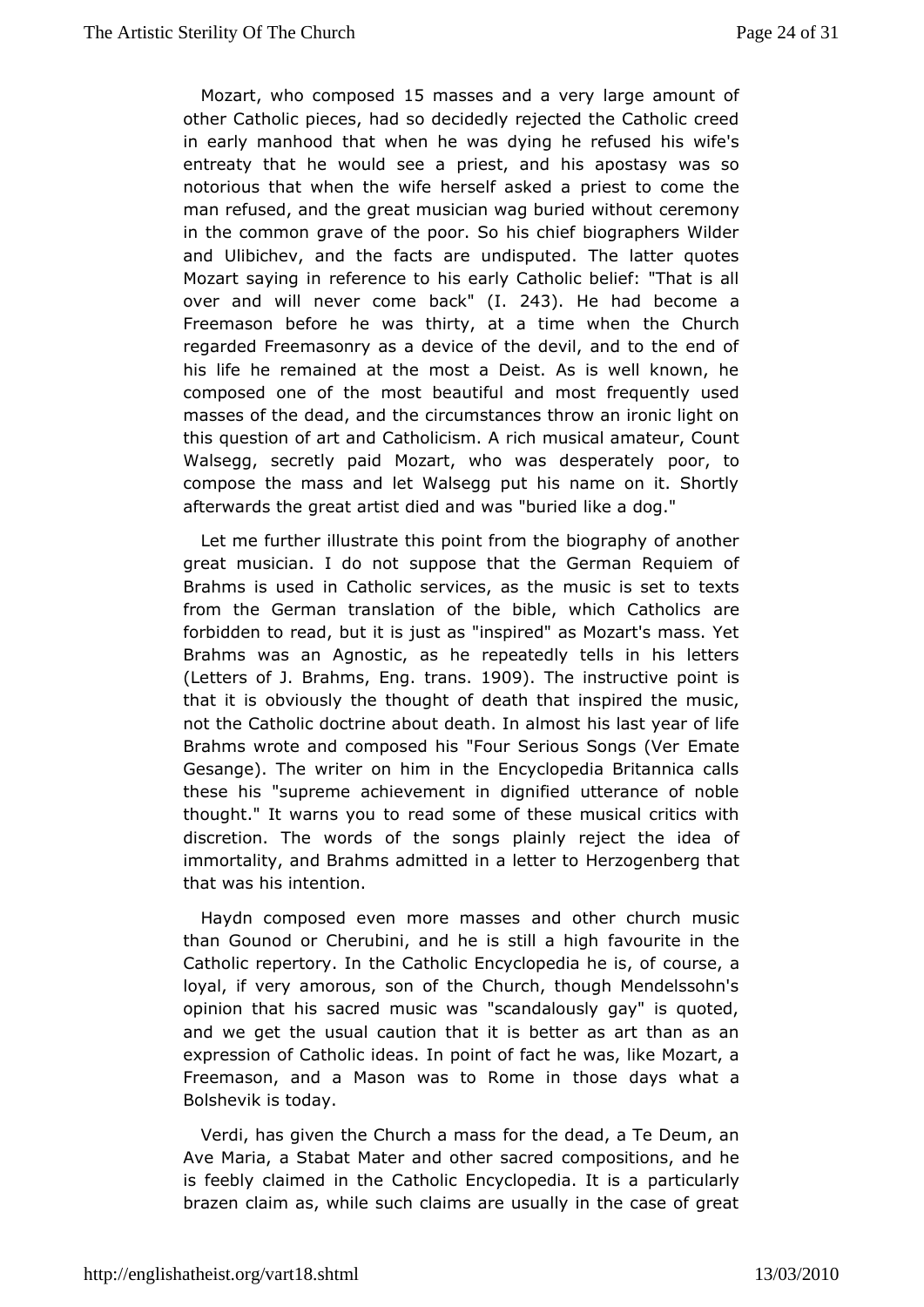artists or scientists based upon the fact that the last sacra were dauboerd them while they were unconscious or administere to gratify Catheolatives, Verdi stipulated in his will that he was to be buried withoubatanof the formulae" (F.T. Garibaldi, Giuseppe Verd \$03 p. 235. He was maan of more solid character than is usual in the opehaetigcaw $\Omega$  and  $\Omega$   $\Omega$   $\Omega$   $\Omega$ lire to build a home for aged and ailing not wo single nhais. mass for the dead only to Honor his dead friend Manzoni. He moderatent  $P$ apal in the political struggle and was often assail by thelergy.

A full inquiry, which naturally cannot be made for the purpo writing one chapter of a booklet, into the lives and sentimer all the eading composers of Catholic music would clearly be considerable interappehed to have made some inquiry at an earlier date as far as the seeremans the rest and the results are quite enough for my purpose. eThipeloGy be ulrethem and did not clearly inspire a single one of pahine the that id stearly inspire a single one of pahinetral id the the Renaissance, whose art was equally great in depicting court and saints, pious scenes and bacchanalian scenes, they "neither Chrismicarn pagans but artists" as Symonds says. If you commission an artist, whimistelife proposes, to express the  $sup$  ehuman, his own belief in the matter esned.

Anyone who has heard one of these florCdathoosisces in a church feels that it is mainly, a shion usibe a pocorramercial useof art. I was attached, as a priest and professor, to a mid class suburbana pel in London for some years. As I have explained, the only obligation polie twes to bear a mass every Sunday morning, and the gredas cmaiged ythis, in spite of the general disposition to be Soungdeary sabedy on assisting at a short early mass. There was no music, and " sublim service was gabbled through by 255 empirues bin At 11 therwas a sung or "high" mass,--and  $m$  that have been called the DPrærsasde-all the more comfortable parishioners attended. Several timanesonachyeesatra was employed and one of the classical masses was sung. It dout gave many a heightened idea of the solemnity of the feast, but from the cleraic gle it had only one aim: money. Very special collections, sometimes takenmbonks themselves, were made, and the extra hiring of singers wand frau smod aens than covered.

The singers of these masses and soethweicessh carrael, even on ordinary Sundays quite com@naotmhloylincsn The watre professional singers, and the question of combining a mode wage with ficient work is regarded as more important than the question of their roenliginionenligion. I never heard of one being "converted." Near the church I towawshiacthed was a popular behouse of a superior type, and the ouprietists of congregation sent in scandalized protests that after the Su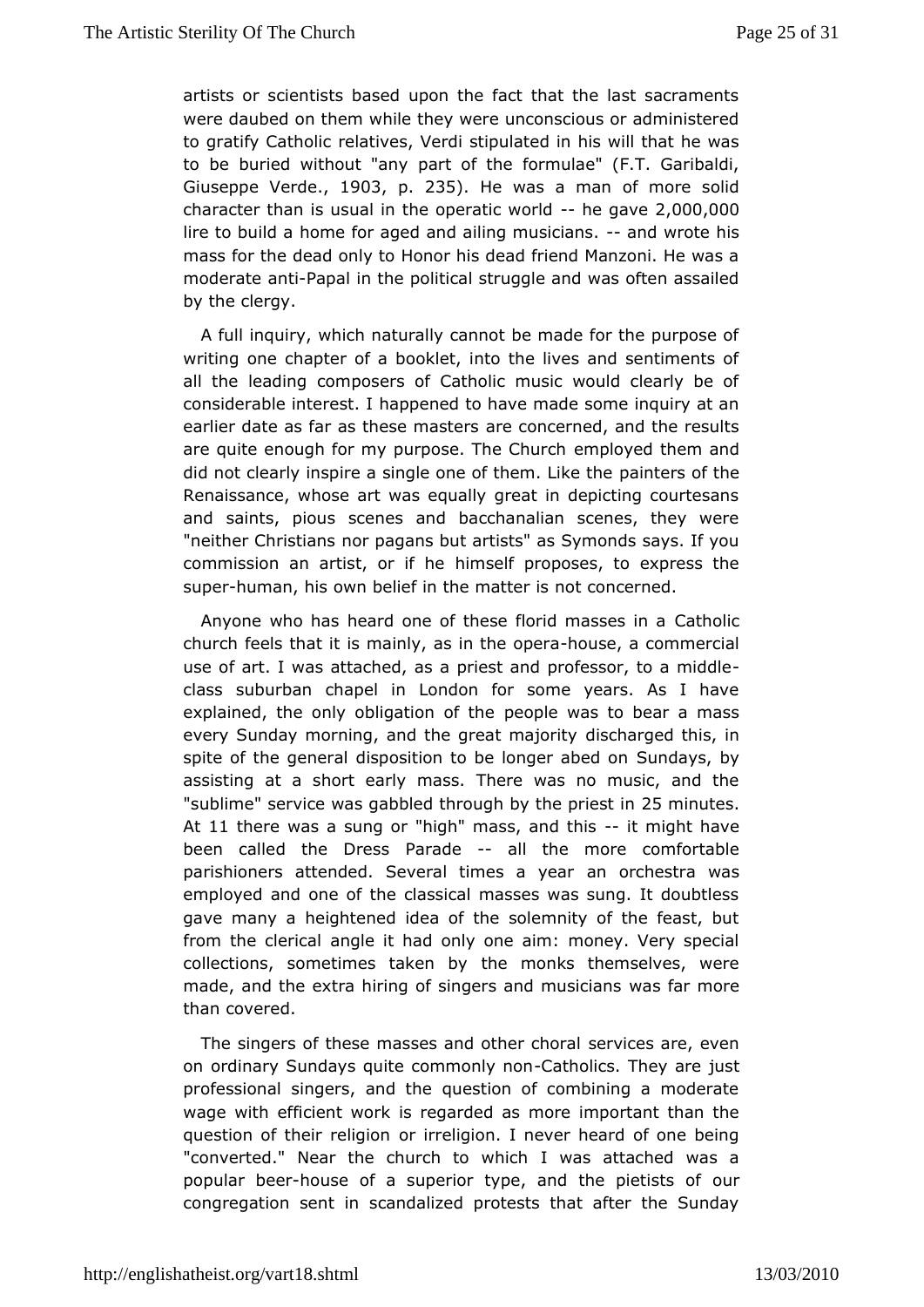servicebey had to see the whole body of singers repair noisil the Saloon Bar. nEwey understood a word that they sang; for, as I said, the English hymen has mall place on a Catholic Sunday evening service and none insetheigneorning

The whole performance is, in fact, sheerly theatrical. Even priests at the -athærre are usually thave a bench in the sanctuaaynd at intervals in their very sacred manipulations th retire to sit on this the choir sings, with senseless repetition (to give the comped bewoom) and lod may n phrases, certain parts of the mass. It is a hid it musikes a mockery of the sense of the ritual from a religioeshovliew spoint. sometimes feel this.

My father used to tell of an experit ince the once took a country cousin, a Catholic, to onencorfnionupr ssewrevlices. When the choir finished the piece they wermets and ging (in the was a simple recital of the creed) for the second or third tim went back to the middle once more, the man, who was mov restlessly insehrits, whispered to my father: "Damn it, Bill, why don't they say Amend ame 'waith it."

## Chapter V

### WHY A DEAD LANGUAGE IS USED IN THE LITURGY

The reader must not lose sight of the guindsing idea of booklet. It is an examination of the claim that the Catholic inspires eat art: that it was the main inspiration of the superb of the Mid diges, and that the general mediocrity, or the lowe general level, of artthsein ot Century is due to the destruction of the influence of the half tuthceh worlend. This is one of the smooth generalizations which an age that become, for not very creditable reasons, complaisant to the C accepts teo acsily from the apologist. As history it is on a level with the mendacious chaaitm the Roman Church gave the world schools broke the fetter's of athole isnlsapviered mercy and philanthropy.

Specially rich periods oproduction have always been limited in point of Thienye may la5s0tyears os reveral centuries but they end in mediocrity. Such periods are  $i$ commonloye riods of growing skep otomispmare the gre-at art period of China, A Pleessisa, and Arab Spain and n Solicily the greater artists share thigsenweith the ducated class. But the temples and priesthoods are ethployehostand the artist is concerned only that his art shall subtenextice to his He may in a sense find an idea (of a Mother of God, for inst inspiring though he does, not regard it as a truth or as an correspondtion geality. I have given ample evidence of this.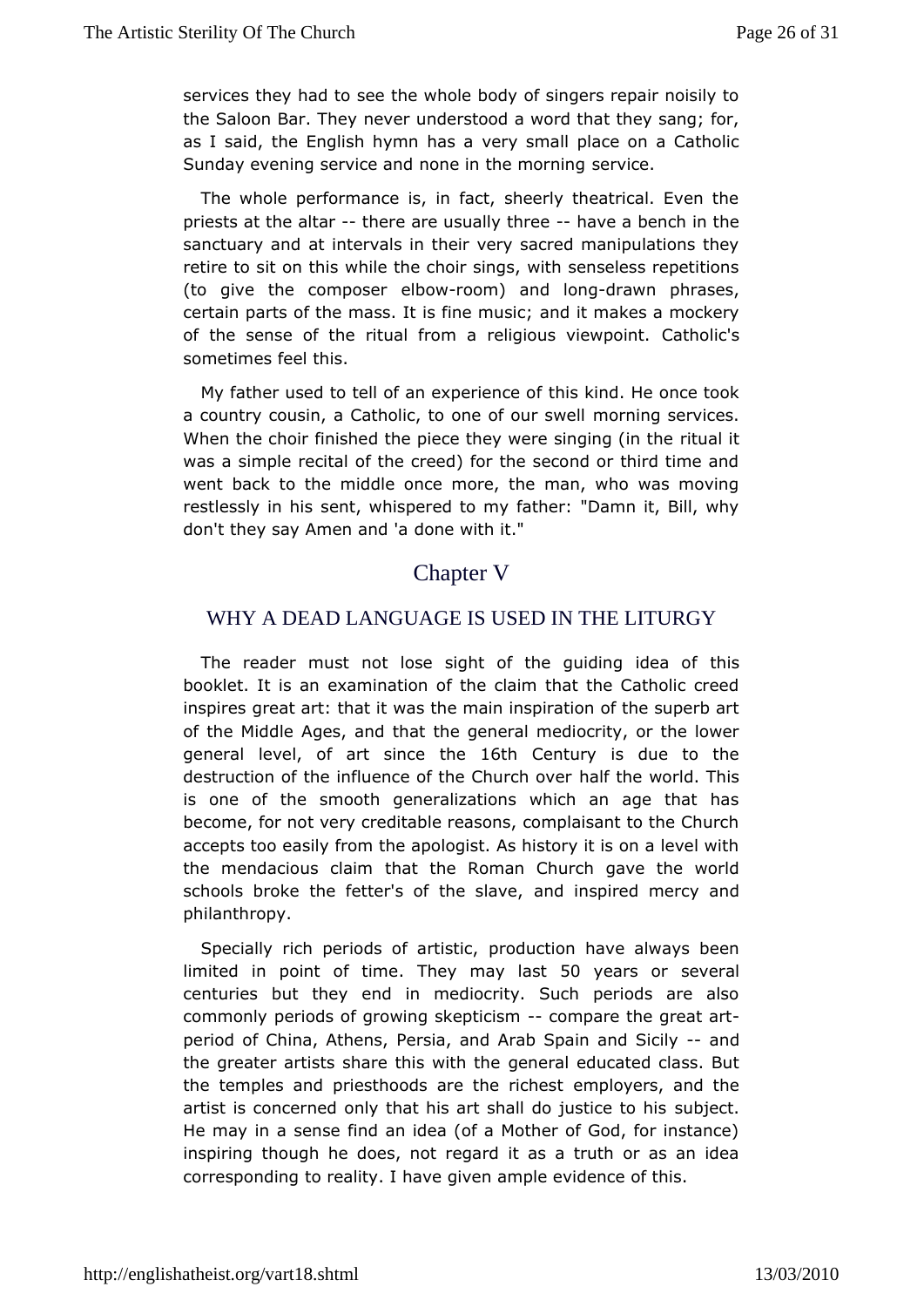As to the common Cathodlism that the reduction of the Pope's sphere of influence accoments atount the medieval art we saw that the answer is easy. Two and tsmulstic gature have been far greater since the Reformation than they were in Middle Ages, and they ought to be particularly useful expressing religdeas. But Catholics have had a miserably small part in proportionnumbes, in the finer creations of those arts. The medieval Church emotion and imustpire artistsa rare Fra Angelica does not alter the amederal truth it is plausible to think that the immense reduction of its w aftethe Reform affected this. But their reduction does not exp the death ofimarCatholic, Spain or the predominance of secula art in France. Anyh Chuutch is now richer and more powerful than ever, and the antibolic world behas duped or bribed into such an attitude that it would welcan misti $\mathcal C$  atholic production of a high order. You cannot even speak of the chi hostile environment, even if you think that such a thing d prevent a græratist from expressing himself. Yet the Church, while it boasts that it has mothere than ever and certainly has far more wealth than ever, cannee att innestine its own body. Fefurths of its best modern art, its communsionsedwas by the type of men it professes's to abhor above all other apostates'.

"The Church and its great art" is part optratoeicobuspery it on the modern mind. But if I had been content to say so bold torefer the reader to other writings of mine, I should have t unconvincing ins this booklet I have had to give considerable detail. I trust intheasted the reader.

There remains the question why the Romman Church dead language, Latin, in its services. It is, of course, not u for priests to continue to read the sacred books of a religion languagew, hich may otherwise be dead, in which they were written. The Jews still Chadve Tetsteament read in Hebrew: the Muslim even in Turkey and elsewh **Keoeane and Alhaebic.** But in the Church of Rome practically the ensturred as pervice on and the morning service on all days is in Latin. The Greek C andits various national daughters have the services in anc Greek, but theotive is the same as that of the Roman hierarchy. It is not as is ssoung geismted, in order to affirm and sustain the international cohra Caactibeorlic cf the Church. It has a double object. Locally it helps beto emplie the phatic line that is drawn between the clergy ansdrue megthat in and the position of the former as a separate and very much higher casteand, especially, it is one of the most effective means reminding Catheowlecrywhere of their connection with and object dependence upon the Vatticen Papacy.

A Catholic church has the upper (away from the door) end usually about a fourth or fifth of the area, isolated by a decoration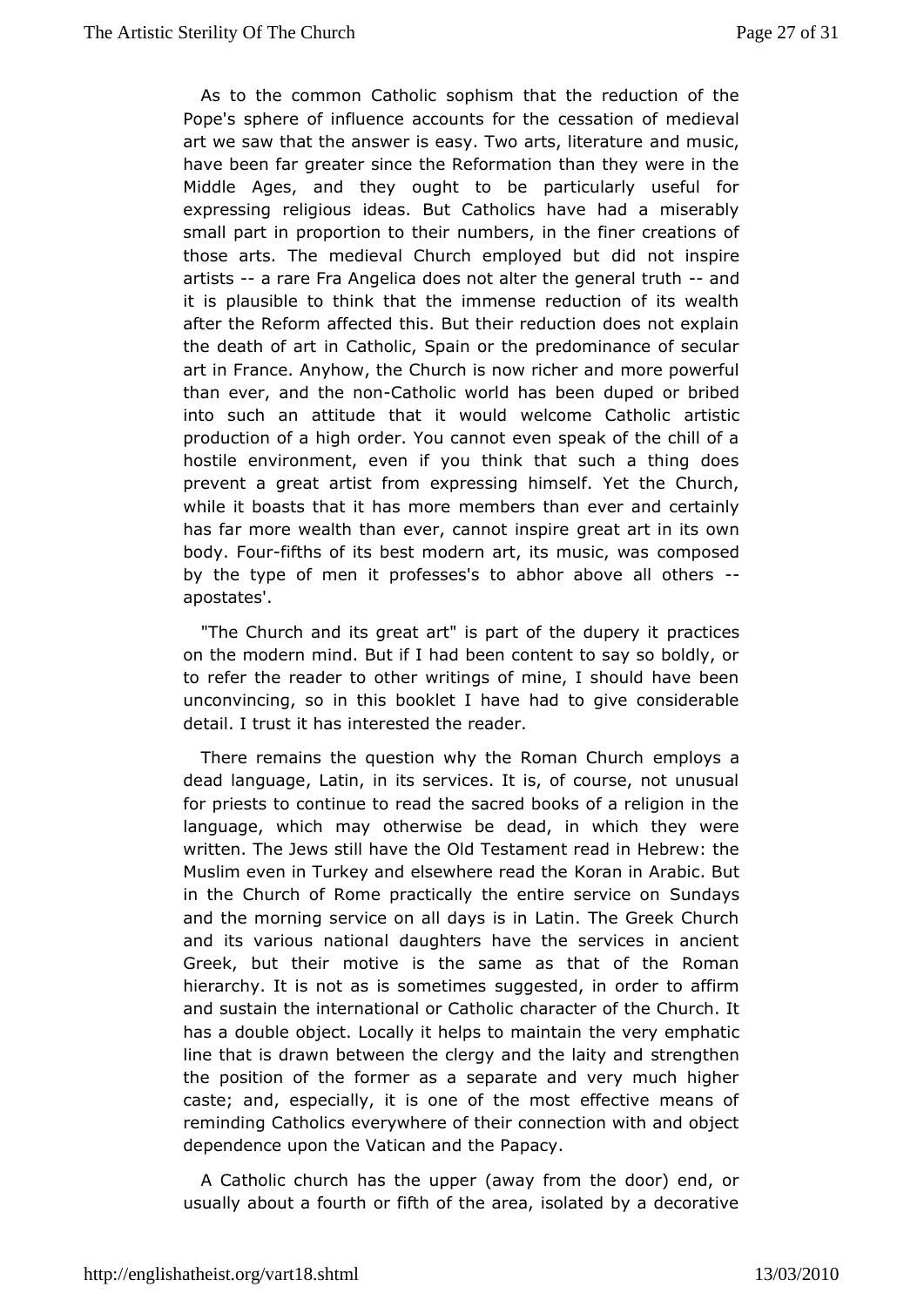low ironrail beyond which the laity must never go. Most of this empty space to addetompressiveness of the altar at the extreme end at which, raised bot as neuposibabove the body of the church, the priests, in vestments  $\mathbf{s}$  ille-the element colour changing according to the saint, or mystery honoure thatday-- over long white linen robes, the priests perform the ceremonieRsemember the Catholic belief that on that altar Jes Christ is physicalbodind present under the "accidents" of a wafer or very thin cracker widh depedize the feeling, almost of awe, with which the devout Catthelievfollltiwss in the distant sanctuary. The setting is exactly time  $\alpha$  as in a and, though the body of the church is not darkened, at the ev service the light about the altar is increased by an imme number of canichlesshining brass candelabra, flowers are used lavishly, and the sancguad wailsy filled with a slight haze from the fumes of incense.ontinsuation of the old pagan tradition. So the priests of Isis or in Mithes and the eir followers.

Indeed it goes back to the sacrifice weishintet the Jele, the pageants on the great festivals of ancient Egypt, even mysteries performed at the summit of lofty pyramid temples ancient Babahoch Assyria while the crowd stood in silence in th courtard. To some ethenthodern theatre, which was not in its beginnings a revival of the at Gereek developed from this clerical show. Simple theatrical featuldneeds tweenthe ceremony in the sanctuary to please the totally illiter congregation and out of these developed the early "miracle p Large numbers no Catholics attend Catholic services, generally standing near the idsoto to see the quaint free spectacle at the far end of the church.

Theuse of Latin has an obvious advantage in spectacles of sort, but it orthers which are not obvious.

The morning service, the massimals as confined to Latin that in my sacerdotal days we had to cfriant proporthe for the king in Latin!

On Catholic doctrine thedries aids van otage whatever in this use of Latin. The mass is not a "Seorndionea" ryinselinese. What happens in the mass is that the priessat confficeres a real to God. Don't ask me to explain here how Jesus Christ (Go offeretob a God who is not Jesus Christ, as in what sense it real sacrifice.ehodugh cold dissection of the amazing doctrines of the Roman Church 6th blook and do not care to return to that tedious occupation. It is enthant the Ghurch theory is that the priest in every mass "repeatosf, Cthane valay "rifice" an all that the people have to do is to be present on their  $\mathsf{I}$ with bowed heads and silent lips..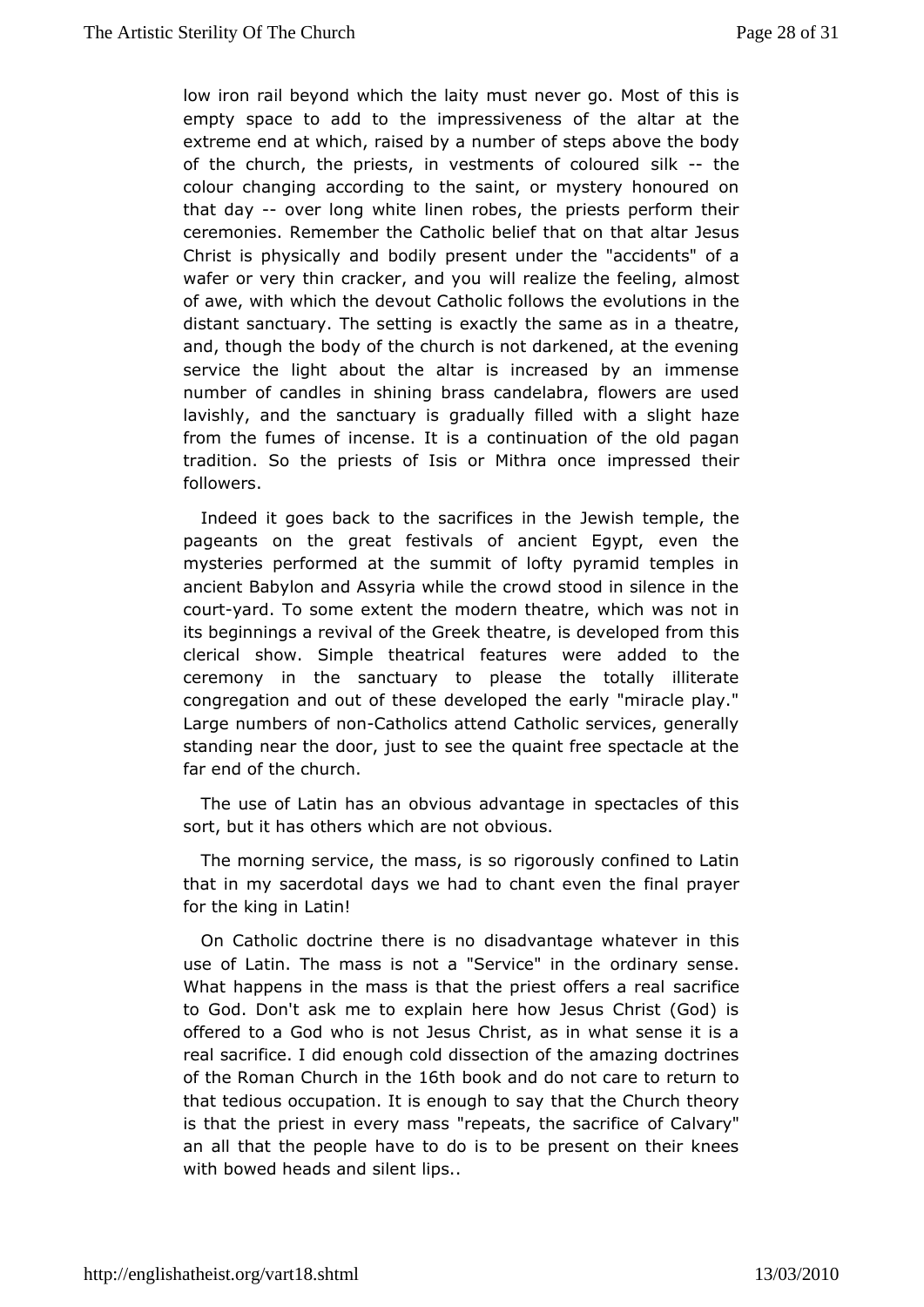When this "solemn sacrifmoed" ein thimes accompanied by the operatic music of Gounod or Haypdrne swibs eimite hreaupt the solemnity in various places and sit while and hors and bas perhaps violins and cellos, distort the language of the prave musical rabesques, the result is really so fantastic and. irreligious that Pius X, bibet old peasant P40 pee of sagosued a ukase that this sort on ustrins gop. He wanted to bring the Church back to the use of plainsion hodest muniseeral notation used before operatic music was invented, waasleast as it improved by Palestrina. For once a Pope found that he was really **an** to crat.

Even in the Church the power of the purse is greater than terrific powers granted in theory to the Pope. The financial ever country would have been immense. There would be no mo "opera for sergyiants"; no more "beautiful services" for artistic converts and neura stable ensic

This concealment of the mutilation or massacre of the litur musical services by keeping the words in Latin is balanced t advantage low (or unsung) masses. I explained in an earlie chapter that, although athisonis series of prayers and addresses to the Almighty of a saccloeomoliating cen with the Catholic theory of the mass, the people areer eimappettient and to complain of any priest who does not "get through" in less halfan houusuall2y5 minute The young priest has to practice for weeks behereays his first mass. He has to learn to say the prayers, some of which with the calendar, have just tested by experieabou200 words mainute. It is, perhaps, fortunate for himself that the words arealthough and inherics . supposed to understand the very elementary Church Latin, h less sensible of the meaning, except in the slower and  $m$ solemn passatcheas, he would be if they were in English.

The advantage in helpingh to entimike Church with Rome, the home of the Latin tongue, is just as a voebvious. I occasionally made light comments on the American apologists priests- if not bishops and cardwihalsare so blatant in stressing the harm to hey irofaith with American ideals that they swear they would cut the cownithed Roome or (which is the same thing) defy the Pope if he ignacoen scisdenst with the American spirit or Constitution. Would ightely, fantalsatic hypothesis, abandon the use of Latin in the services? On ground could they retain it? And if they turned the liturgy into American would the archaic sentiments sound, and how would the mutilation ofwothdes by priests at the altar-or by non Catholic singers in the chothreif map the faul?

They could retain it only on one ground, ane daibnis the chief why the Church retains it today in every country. It is part of paraphernalia that makes a separate and very superior caste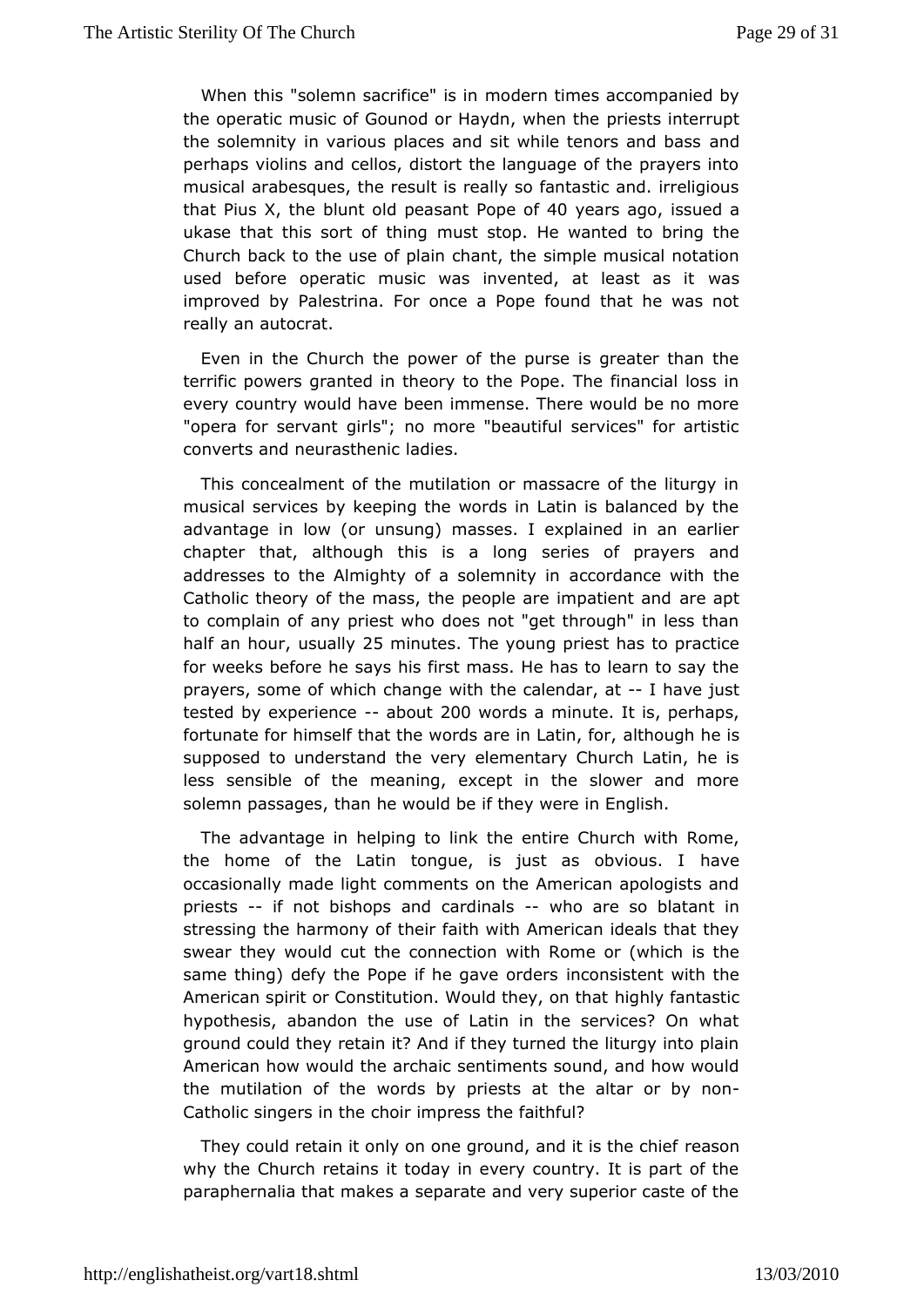priests. Luke black cassock or black suit, the reversed collar the shaven poll whiscls upposed to have, the incongruous title of "Father" for a man who toordheins the paternity a weakness of the flesh, the ancient Roman  $H$ ersians sabby Egyptian) garb he wears at the altar, the dividing shectuary line, "blessing" which a good Catholic (on his or her knee's) is sup to aswhen he enters a house, and so on, it marks him off as member of a saccarete. In a Catholic country his indulgence in drink does not matient actice is taken of this even in Eire and his amorous adventures are yjuhdug mead nly.

As he repeatedly reminds them in sermons, his character  $\alpha$ man has nothing to do with the mystic and august character v "Holy Ordema Ve conferred on him. He can absolve sins or in certain cases refuse to the bosola med leave a man under sentence of hell. He can work the stupendous miracle transubstantiation. When countries are still solidly Catholic equally literate and densely ignorant, he encourages the be that his magiccawers go far beyond invisible results like absolving sins or turning pasbet into the living body of Jesus. His curse may be a very ropatay the gat fflnism a quarter to one or two dollarsarae trimotee effecthiavre the services of a doctor or a veterinary surgeon and must be se for avast range of purpose's, from blessing a new house or a churn or fisboract to success in an impending examination, the detection of a thief, cwoman a a sterility, or painlessly  $r$ emoving a -  $ds$  blne.

We need noto, wever, go back once more into "the really Catholic world"; though you fwindletnothat these are conditions in which thirds of the Pope's slubejec $\Phi$ sur broad conclusion must be that instead of the Church of R renderina notable service to the race and to civilization inspiring art it baerynage used such art as was available for the usual purposes of the terractional: the protection or augmentation of their power and wenadthrehtdehraesd, a service to the exploited mass of the people bay a dringing colour warmth into their drab lives by its services but has used art, cangive that title to the decorations and services of the ave Catholic chutroch, is tract their attention from the absurdity of it doctrines and exhiertions of the priests tehn him of its sphere of influence die blasseesd forms of art to help to prevent people from reflecting, during outrear wone he in church, that what they are taught to call their faamidh, is a apmoipdoletions to their resources, costly compliance with the unstanditional in which they were reared; and in the Churches of the m comfortabdeetenth it uses art, like any other employer and from almost any sourbelpton sustaining that uncritical attitude which enables the apoloagmist though fountuths and